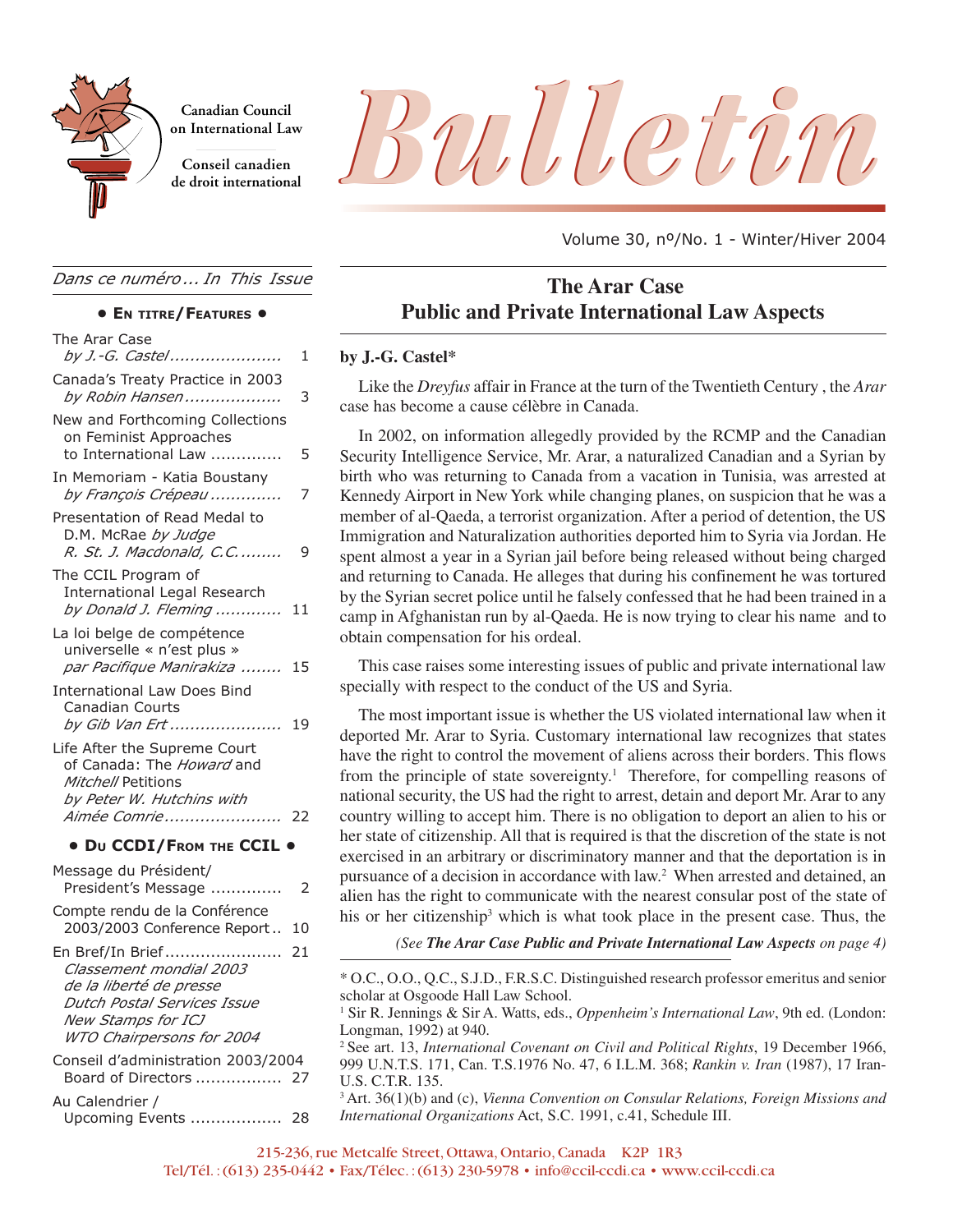#### January/janvier 2004

January and the New Year are, rightfully, a time of renewal - a time when we take stock; when we imagine

and sometimes resolve on new possibilities; and when we consider how our past experiences can carry us forward to future achievements. So it is also with the Council. I therefore thought it would be timely to share with you, briefly, some of the many ways in which the Council is moving forward and, whether by choice or circumstance, renewing itself so that it may continue to fulfill its important mission.

Le catalyseur de renouveau le plus immédiat pour le Conseil est l'annonce récente du départ de notre directrice

exécutive, Sonya Nigam, prenant effet le 2 février 2004. Sonya a joint le Conseil en 1999, à une époque où celuici, confronté à une stabilité financière plutôt incertaine, avait besoin de talents organisationnels manifestes, jumelés à une vision d'avenir. La nomination de Sonya à ce poste a été vraiment un très heureux coup de fortune. Elle est vite devenue l'un des atouts principaux du Conseil. Les membres ont remarqué, j'en suis certain, le bel essor des congrès annuels de même que des autres activités et services du Conseil durant le mandat de Sonya. Comme l'indiquait récemment un des membres du conseil d'administration, « le Conseil a été bien servi ». Malgré le grand vide que laissera son départ au Conseil, je tiens, au nom de tous les membres, à exprimer à Sonya notre profonde reconnaissance pour son travail exceptionnel durant les quatre dernières années et demie. Nous lui souhaitons bonne chance dans sa nouvelle carrière à temps plein à l'Université d'Ottawa.

In light of this development, the Executive has already undertaken a search for a new Executive Director. Members are of course encouraged to bring this opportunity to the attention of suitable candidates of whom they may be aware (details relating to the position may be found on the Council's website, www.ccilccdi.ca). I hope to be able to report a favourable outcome to this search shortly.

Entre-temps d'autres vagues de changement s'amorcent. Mu par le dynamisme qu'a inspiré le dîner organisé l'automne dernier par notre président honoraire, le professeur et juge Ronald St. J. Macdonald, le comité exécutif a décidé d'explorer certaines avenues pour le

renouveau du programme de recherche du Conseil. Encouragé par ses succès récents à stabiliser sa situation financière, à offrir des congrès annuels stimulants et à

> améliorer son Bulletin trimestriel ainsi que par sa capacité démontrée de mener à bon port ses projets de recherche, le comité exécutif entreprend une consultation afin de recueillir les idées de ses membres quant à la nature et à l'étendue des activités de recherche que le Conseil devrait privilégier dans les années à venir. Don Fleming, membre du conseil d'administration, a très gracieusement accepté de diriger cette consultation, décrite ailleurs dans ce Bulletin. Nous encourageons très fortement les membres à nous faire connaître leurs points de vue sur cet important volet du

travail du Conseil.

This year will also mark the formal launch of the Humphrey Scholarships, made possible by a generous bequest to the Council of the late John Peters Humphrey. The Executive has, over the past year, seen to the proper transfer, investment and financial management of that bequest, and it is anticipated that the first round of scholarships will be awarded in 2005 for the 2005-2006 academic year. Watch for announcements of the competition for those scholarships in the late summer or early fall of this year. Obviously, the administration of such an important scholarship programme is a new undertaking for the Council, and promises to raise its profile in new and significant ways while also promoting the study of international law by promising young scholars.

De façon moins tangible, mais non moins importante, le Conseil planifie déjà son prochain congrès annuel. Voulant poursuivre son travail dans la lancée extraordinaire du congrès organisé l'automne dernier sous la présidence de Irit Weiser, membre de l'exécutif, le conseil d'administration a confié l'organisation du congrès 2004 à Don McRae, membre de l'exécutif, et John Hannaford, du ministère des Affaires étrangères et du Commerce international. La date du congrès est déjà fixée; il aura lieu du 14 au 16 octobre 2006 au Fairmont Château Laurier à Ottawa. Le thème retenu pour l'instant est la « La légitimité et l'imputabilité en droit international / Legitimacy and Accountability in

*(See President's Message/Message du président on page 14)*

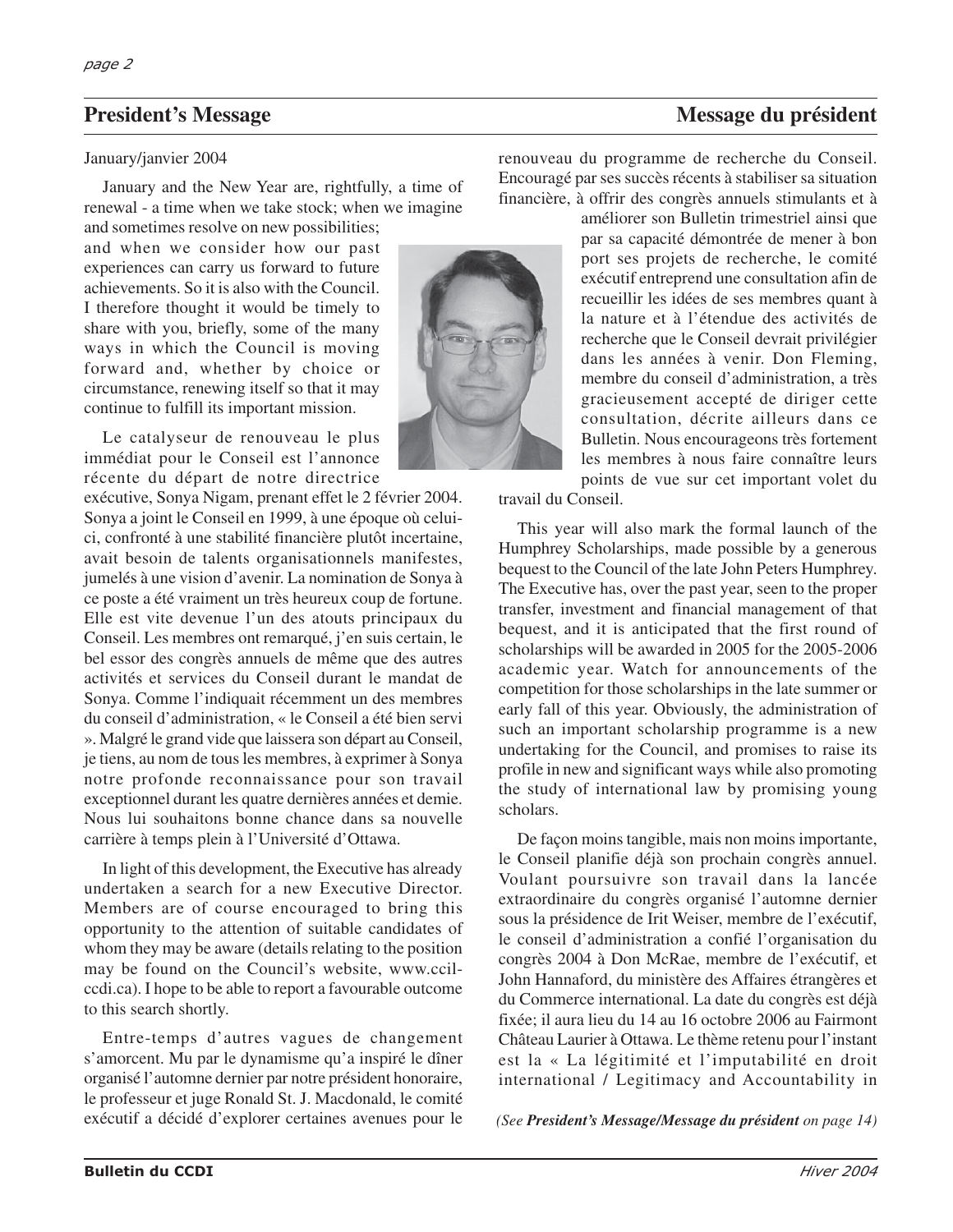# **Canada's Treaty Practice in 2003**

#### **by Robin Hansen\***

Even without the public controversy sparked by the 2002 Kyoto Protocol ratification, 2003 remained an eventful year for Canadian treaty developments. With regard to multilateral treaty activity, one striking move was the long-awaited ratification of the *United Nations Convention on the Law of the Sea* (UNCLOS) and the *Agreement relating to the Implementation of Part XI of the United Nations Convention on the Law of the Sea*. More than twenty years after its December 10, 1982 signature of UNCLOS, Canada ratified the treaty, as well as its accompanying agreement concerning the deep seabed, on November 7, 2003. With the world's longest coastline, Canada was the 144<sup>th</sup> nation to ratify UNCLOS, a treaty in force since November 16, 1994.

Another important multilateral ratification was that of the *Protocol on Environmental Protection to the Antarctic Treaty*, on November 13, 2003. In force since January 14, 1998, the protocol outlines environmental measures for the continent, including a prohibition on mineral extraction.

Canada also ratified seven protocols required for NATO's expansion. Bulgaria, Estonia, Latvia, Lithuania, Romania, Slovakia and Slovenia are expected to join the organization in 2004.

Canada's July 15, 2003 signature of the WHO *Framework Convention on Tobacco Control* (FCTC) has been lauded by many groups and organizations, including the Canadian Cancer Society. Since its adoption by the World Health Assembly on May 23, 2003, the Convention has attracted 85 signatories and 5 ratifications (as of January 3, 2004). Requiring 40 ratifications to come into force, the FCTC is the first treaty initiated by the governing body of the World Health Organization. State obligations include a comprehensive ban on tobacco advertising, promotion and sponsorship within five years of treaty ratification.

Several treaties previously ratified or acceded to by Canada also came into force in 2003. In the area of security, such treaties include the *Inter-American Convention against Terrorism*, effective July 10, 2003. Also now in effect is the *United Nations Convention*

*against Transnational Organized Crime* and its *Protocol to Prevent, Suppress and Punish Trafficking in Persons, Especially Women and Children*. The *Protocol Against the Smuggling of Migrants by Land, Sea and Air, supplementing the United Nations Convention against Transnational Organized Crime*, will come into force January 28, 2004. Also related to cross-border transport, the *Convention for the Unification of Certain Rules for International Carriage by Air* came into force November 4, 2003.

In the area of human rights, the *Optional Protocol to the Convention on the Elimination of All Forms of Discrimination against Women* came into force for Canada on January 18, 2003. The *Amendment to the Convention on Prohibitions or Restrictions on the Use of Certain Conventional Weapons Which May Be Deemed to Be Excessively Injurious or to Have Indiscriminate Effects* (with Protocols I, II and III) will come into force May 18, 2004.

Environmental agreements that came into effect in 2003 include the *Protocol on Heavy Metals,* supplementing the 1979 *Convention on Long Range Transboundary Air Pollution* and the *Cartagena Protocol on Biosafety*, supplementing the *Convention on Biological Diversity*. The *Rotterdam Convention on the Prior Informed Consent Procedure for Certain Hazardous Chemicals and Pesticides in International Trade* will come into force February 24, 2004.

2003 was also a busy year for bilateral treaty developments. As a further step in resolving the Pacific fishing disputes, Canada signed the *Agreement between the Government of Canada and the Government of the United States of America on Pacific Hake/Whiting*. Canada also signed economic agreements with the European Community (EC) on GATT cereal concessions and trade in wine and spirits. Of high profile in the financial world was the conclusion of a double taxation and tax evasion treaty with Ireland. Canada also amended a similar treaty with the UK and Northern Ireland. Canada signed legal cooperation treaties with the following states: Kazakhstan (criminal matters), Cuba (sharing of forfeited assets), Argentina (offender transfer) and the Philippines (offender transfer).

Bilateral treaties on a wide range of subjects came into force in 2003. They included space research treaties with the EC (GalileoSat and European Earth Watch

<sup>\*</sup> B.A. (Hons.), Third year LL.B. student at the University of Ottawa and M.A. candidate at the Norman Paterson School of International Affairs, Carleton University. Robin Hansen is also the CCIL student intern at the University of Ottawa for the academic year 2003-2004.

*<sup>(</sup>See Canada's Treaty Practice in 2003 on page 8)*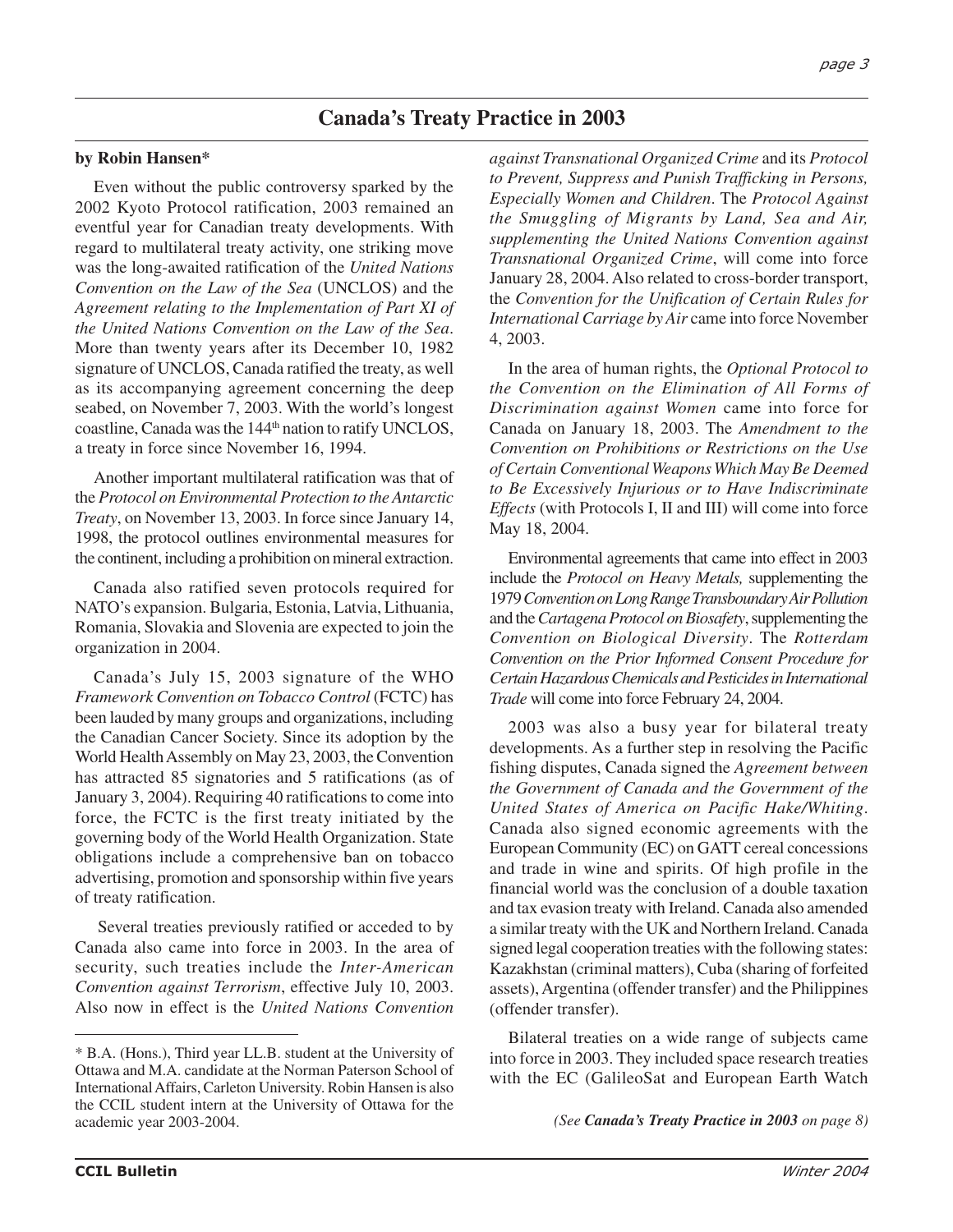# **The Arar Case Public and Private International Law Aspects**

#### *(continued from page 1 - suite de page 1)*

informal agreement recently reached between Canada and the US whereby their respective central authorities must be immediately informed of the arrest and detention for security reasons of one of their nationals does not add much to the existing international obligation. However, the right to deport an alien to a particular state

may be subject to exceptions by international agreement. The multilateral *Convention against Torture and Other Cruel, Inhuman or Degrading Treatment or Punishment* entered into force on June 26, 1987 which binds Canada, the US and Jordan but not Syria contains a provision to the effect that: «No State Party shall expel ...a person to another State where there are substantial grounds for believing that he would be in danger of being subjected to torture. $\mathcal{P}^4$  It would appear that the deportation of Mr. Arar to Syria constituted a material breach of the Convention provided it is established that in Syria there exists «a consistent pattern of gross, flagrant or mass violations of human rights»<sup>5</sup> notwithstanding the assurances given by

Syria that Mr. Arar would not be tortured and its subsequent denial that he had been tortured in order to obtain his confession.

The breach of the Convention by the USA does not entitle Canada to terminate or suspend its operation as article 3 relates to the protection of the human person in a treaty of a humanitarian character.6 However, Canada is entitled to some redress in the form of reparation which may take the form of an apology and the assurance and guaranty of non repetition of the wrongful deportation. Canada may also espouse Mr. Arar's claim by resorting to diplomatic channels or international judicial proceedings on his behalf. It is the bond of citizenship between Canada and Mr. Arar which alone confers upon Canada the right of diplomatic protection. Such citizenship must have existed when the injury occurred and continue until final presentation of the claim.7 Also, Mr. Arar must have exhausted his remedies in the US without obtaining satisfaction before Canada can act on the diplomatic level.8 Since he is a dual national, which one of his citizenships must be recognized by the US on

**By ignoring norms of** *jus cogens***, a state places itself outside the community of nations, forfeits the protection of international law and should be estopped from invoking ordinary rules of international law to escape liability.**

the international level? If he is considered to be exclusively a Syrian citizen by virtue of the *jus soli* or the *jus sanguinis*, the US may not have violated the Convention since Syria is not bound by it unless it expresses a norm of *jus cogens* or codifies a general rule of customary international law. Not being considered a Canadian, Canada could not use diplomatic channels on his behalf. However, according to the *Nottebohn* case,9 a decision of the International Court of Justice, Mr. Arar's Canadian citizenship must prevail because there exists a genuine and effective link between him and Canada where he lives and works. His Canadian citizenship is not one of convenience. Therefore, when he was arrested in the US his Canadian citizenship should have prevailed and

Canada has the right to intervene on his behalf. It would seem that the US shared this view since its authorities notified the Canadian consular post of his arrest and detention. Although a passport is only *prima facie* evidence of citizenship, once admitted to the US on his Canadian passport , the US authorities could not argue that he was a Syrian unless they proved that his passport was a forgery.

It would be more difficult for Canada to take up Mr. Arar case against Syria for detention and torture since this state is not a party to the Convention against torture unless it expresses a norm of *jus cogens* or a general rule

*(See The Arar Case Public and Private International Law Aspects on page 6)*

<sup>4</sup> Art. 3(1), *Convention against Torture and Other Cruel, Inhuman or Degrading Treatment or Punishment*, (1984), 10 December 1984, 1465 U.N.T.S. 85. See also, art. 7, *International Covenant on Civil and Political Rights*, *supra* note 2.

<sup>5</sup> *Ibid*., art. 3(2).

<sup>6</sup> Art. 60(5), *Vienna Convention on the Law of Treaties*, 22 May 1969, 1155 U.N.T.S. 331.

<sup>7</sup> Department of Foreign Affairs, *Legal Services Provided by the Department of External Affairs with Respect to International Judicial Co-operation and Other Matters* by J.G. Castel (Ottawa: Department of Foreign Affairs, 1987) at 59. <sup>8</sup> *Ambatielos Arbitration (Greece v. United Kingdom)* (1956), 12 R.I.A.A. 83, 23 I.L.R. 306.

<sup>&</sup>lt;sup>9</sup> [1955] I.C.J. Rep. 4.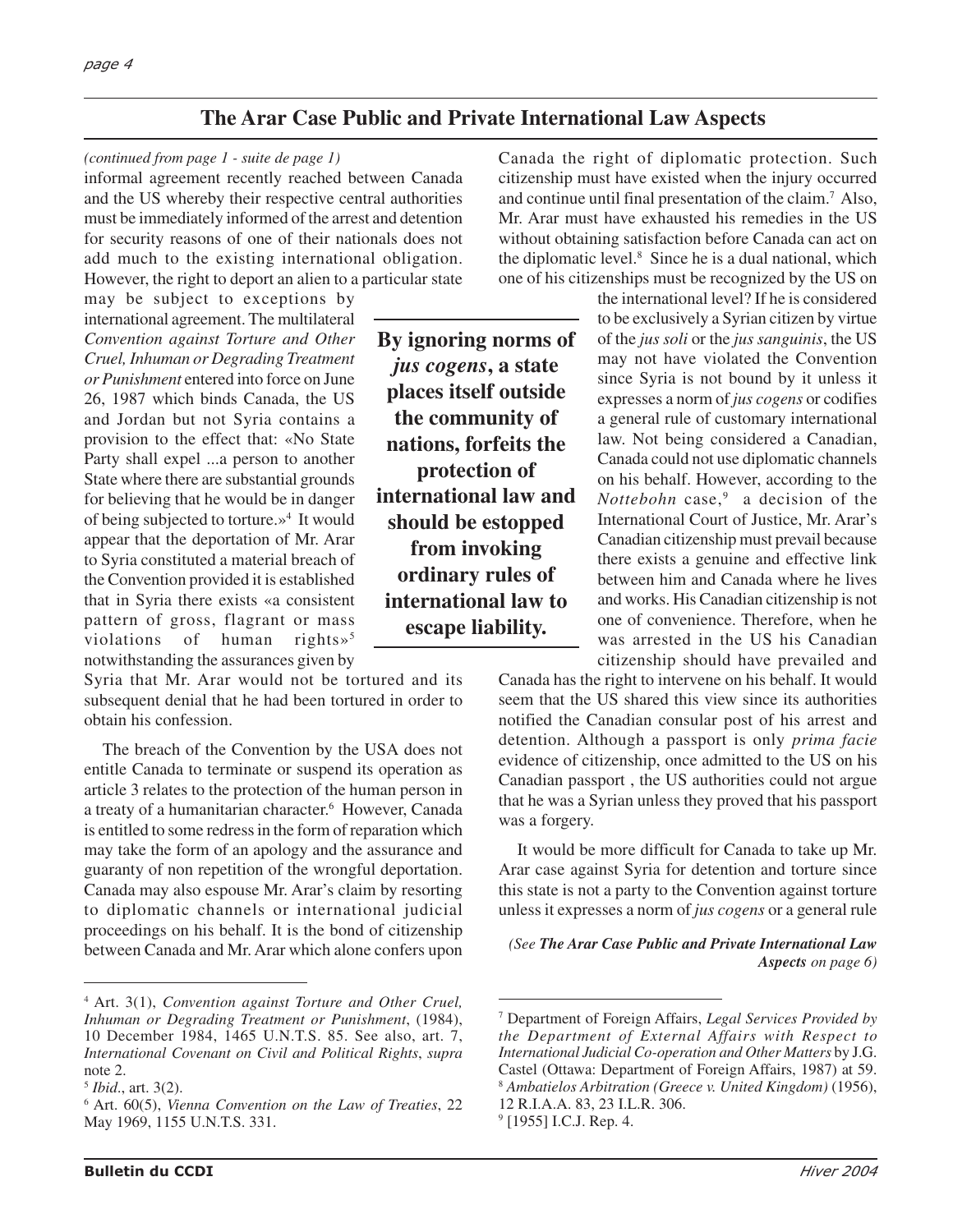# **New and Forthcoming Collections on Feminist Approaches to International Law\***

#### **Karen Knop, ed., Gender and Human Rights (Oxford: Oxford University Press, forthcoming March 2004) (Collected Courses of the Academy of European Law)**

The field of women's international human rights law depends in every aspect on some combination of ideas about feminism, rights, and international society. Yet

these ideas and the relationships between them have been examined and questioned much more outside than inside the field. By bringing a variety of vantage points and methodologies from other disciplines and areas of law to bear on gender and human rights, this collection demonstrates the theoretical and practical importance of revisiting the basic concepts, how they work, and how they interact.

The collection offers gender perspectives on the fundamentals of

women's international human rights from disciplines as diverse as notions of citizenship, queer theory, philosophies of rights, post-colonialism, and migration studies, and from such areas of law as constitutional and humanitarian law.

Contributors: Karen Knop (University of Toronto), Nicola Lacey (London School of Economics), Janet Halley (Harvard Law School), Susanne Baer (Humboldt University, Berlin), Ruth Rubio-Marín (University of Seville, Spain) and Martha Morgan (University of Alabama), Patricia Viseur Sellers (International Criminal Tribunal for the Former Yugoslavia), Nathaniel Berman (Brooklyn Law School), Ruba Salih (University of Bologna).

#### **Special Issue on Feminism and International Law, Guest Editor: Anne Orford, (2002) 71(2)** *Nordic Journal of International Law*

Each of the contributions to this special issue of the Nordic Journal of International Law attempts to think through what it means to read and write feminist legal theory in an age dominated by internationalist narratives, whether of globalization and harmonization, or of hightech wars on terror or for humanity. The essays that make

**The field of women's international human rights law depends in every aspect on some combination of ideas about feminism, rights, and international society**

up this collection attempt to work with and through the limitations of international law, to see whether feminism and international law can remain (or become) allies in this pragmatic, post-humanitarian age.

The introductory article by Anne Orford outlines some of the ways in which feminist legal theory is invited to participate in the project of constituting women and the

> international community, and suggests that a feminist politics of reading international law must attempt to avoid reproducing the assumptions of imperialism. The article by Hilary Charlesworth and Mary Wood explores the ways in which international feminism comes to East Timor through the international community's new enthusiasm for post-conflict reconstruction. Ruth Buchanan and Sundhya Pahuja explore the complicity of the feminist critic with international law as a cosmopolitan discourse. In her

contribution, Saskia Sassen maps a «counter-geography» of globalization, suggesting that the gendered regulation of the global economy is the condition of possibility of the free trade regime. The article by Shelley Wright draws together the themes of violence, trauma, memory and history, in order to think about the ways in which we are all, whether subjects or objects of international law, caught up in History after September 11, 2001. Anne Orford concludes her introductory essay by suggesting: «The ability of international law to respond to the questions these articles pose - of justice, rights, complicity, history, gender and empire - will determine the extent to which it can achieve its promise and become something other than an apology for the pragmatic decisions and ruthless actions of the global elites of the new millennium».

#### **Doris E. Buss & Ambreena Manji (eds.),** *International Law: Modern Feminist Approaches* **(Oxford: Hart Publishing, forthcoming 2004) ISBN 1-84113-427-9**

At the start of the twenty-first century, the discipline of international law is under pressure. At a time when 'the international' is assuming greater importance, the role of law in a changing international order is very much in the air. What does it mean to refer to 'the international'?

<sup>&</sup>lt;sup>\*</sup> Many thanks to Karen Knop, Doris E. Buss and the Women and the wind where do we - and should we - locate law in the \* and International I am Group for compiling this rayion. and International Law Group for compiling this review.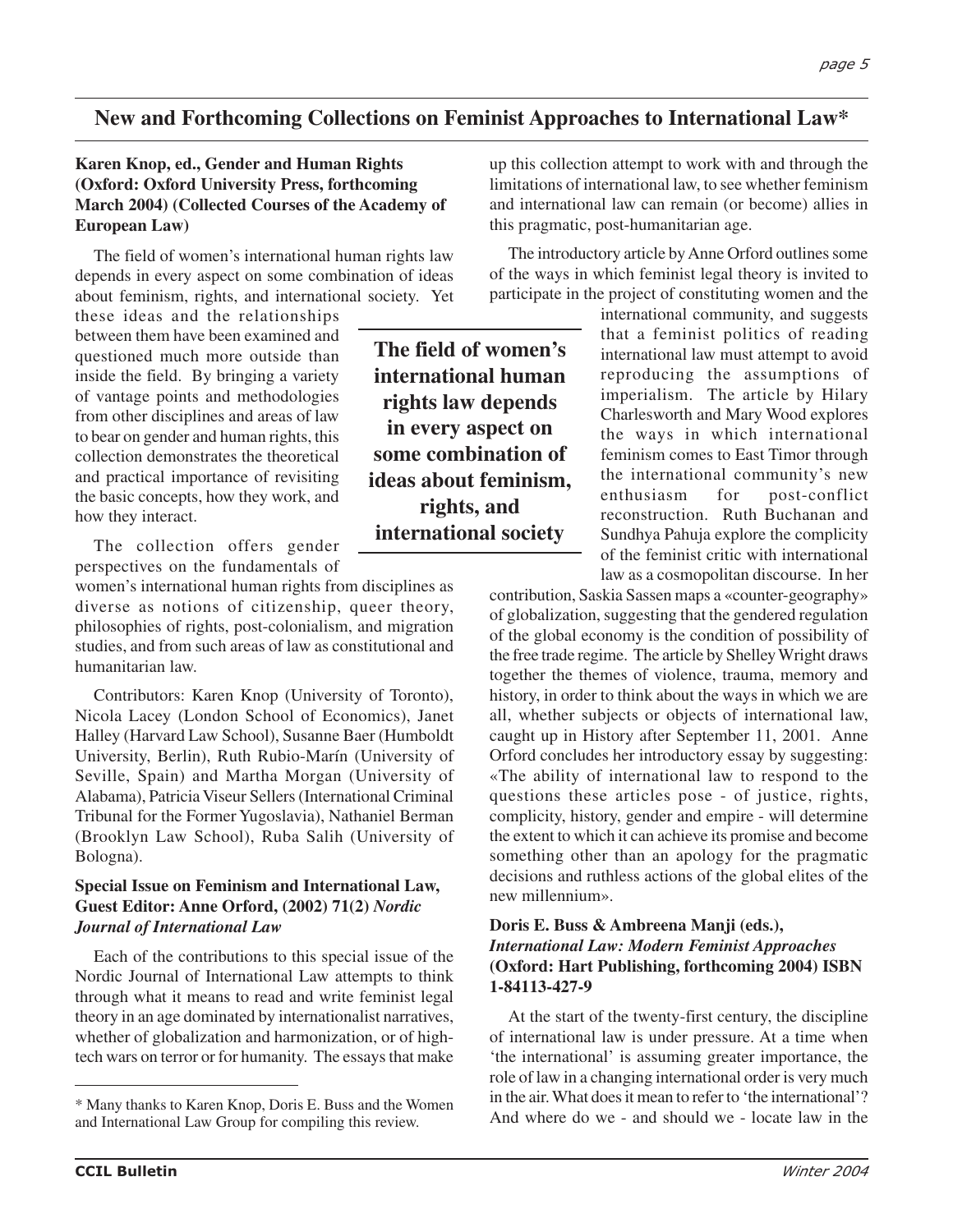growing cultural, social and political terrain that we increasingly define as 'the international'?

The essays in this collection explore feminist engagements, and feminist futures, in various aspects of international law, including international criminal, environmental, human rights, economic law, and the regional application of law. Each of the chapters brings an interdisciplinary approach to its field of inquiry, resisting a narrow interpretation of the disciplinary account of public international law. Drawing insights from literature, film, ecology, criminology, postcoloniality, and development studies, the chapters map a rich and densely informed terrain of feminist scholarship, exploring the often troubled relationship between feminism, law, and 'the international'.

Contributors: Fiona Beveridge (University of Liverpool, UK), Ruth Buchanan (University of British Columbia, Canada), Doris Buss (Carleton University, Canada), Hilary Charlesworth (Australia National University), Christine Chinkin (London School of Economics, UK),Rebecca Johnson (University of Victoria), Sari Kouvo (University of G(teburg, Sweden), Ambreena Manji (Warwick University, UK), Thérèse Murphy (University of Nottingham, UK), Rachel Murray (Bristol University, UK), Vesna Nikolic-Ristanovic (Institute for Criminological and Sociological Research, Serbia), Dianne Otto (University of Melbourne, Australia), Annie Rochette (University of British Columbia, Canada), Shelley Wright (University of Sydney, Australia). $\prec$ 

# **The Arar Case Public and Private International Law Aspects**

#### *(continued from page 4 - suite de page 4)*

of customary international law.10 Syria could argue that Mr. Arar is still a Syrian citizen. If his Canadian citizenship were recognized by Syria, he would still have to exhaust his remedies in that state unless he could prove that it would be difficult or useless to do so.

Canada has implemented the Convention<sup>11</sup> by making torture an indictable offence.<sup>12</sup> No special civil remedy is provided for the victims of torture whether committed within or outside Canada. Ordinary rules of private international law are applicable. Should Mr. Arar sue the US and Syria in Canada, these states would be immune from the jurisdiction of Canadian courts by virtue of the State Immunity Act.13 Thus, in *Bouzari v. Iran*, <sup>14</sup> an action brought against the Islamic Republic of Iran claiming damages for torture which took place in that state was dismissed on the ground that it was barred by this Act. The court held that article 14(1) of the Convention against torture15 does not create an obligation on Canada to

provide access to the courts to enable a litigant to pursue a civil action for damages against a foreign state for torture committed outside Canada as an implied exception to the State Immunity Act. This is also the case if the prohibition against torture is a norm of *jus cogens* even though it is a higher form of customary international law overriding other *rules* of customary international law in conflict with it.16

Since there is no principle of customary international law which provides an exception from state immunity where an act of torture has been committed by a state or its agents outside Canada even for acts contrary to norms of *jus cogens*, Mr. Arar would not be able to succeed against Syria and against the US for deporting him there.<sup>17</sup>

A more satisfactory approach would be for the Canadian Parliament to create an express exception to the State Immunity Act in the case of violations of human rights by foreign states and their agents wherever committed. By ignoring norms of *jus cogens*, a state places itself outside the community of nations, forfeits the protection of international law and should be estopped from invoking ordinary rules of international law to escape liability. ∢

<sup>10</sup> Art. 5, *Universal Declaration of Human Rights*, GA Res. 217(III), UN GAOR, 3d Sess., Supp. No. 13, UN Doc. A/810 (1948) 71; Art. 7, *International Covenant on Civil and Political Rights*, *supra* note 2. *Restatement (Third) of the Foreign Relations Law of the United States* §702(d) (1987).

<sup>11</sup> As required by articles 2 and 4, *supra* note 4.

<sup>12</sup> Section 269.1, *Criminal Code*, S.C. 1987, c. 10 (3rd Supp.), s. 2.

<sup>13</sup> R.C.S. 1985, c. S-18, s. 3.

<sup>14 [2002]</sup> O.T.C. 297 (S.C.).

<sup>15</sup> Art. 14(1), *supra* note 4: «Each State Party shall ensure in its legal system that the victim of an act of torture obtains redress and has an enforceable right to fair and adequate compensation, including the means for as full a rehabilitation as possible...»

<sup>16</sup> Articles 53 and 64, *Vienna Convention on the Law of Treaties, supra* note 6; *Suresh v. Canada (Minister of Citizenship and Immigration*, [2002] 1 S.C.R. 3 at paras. 64-65.

<sup>17</sup> Arrest Warrant of 11 April 2000 (Democratic Republic of Congo v. Belgium), [2002] I.C.J. Rep. 1. Also in general, C. Scott, ed., Torture as a Tort (Oxford: Hart Publishing, 2001) and D. Robinson, «The Impact of the Human Rights Accountability Movement on the International Law of Immunities» (2002) 40 Can. Y.B. Int'l L. 151.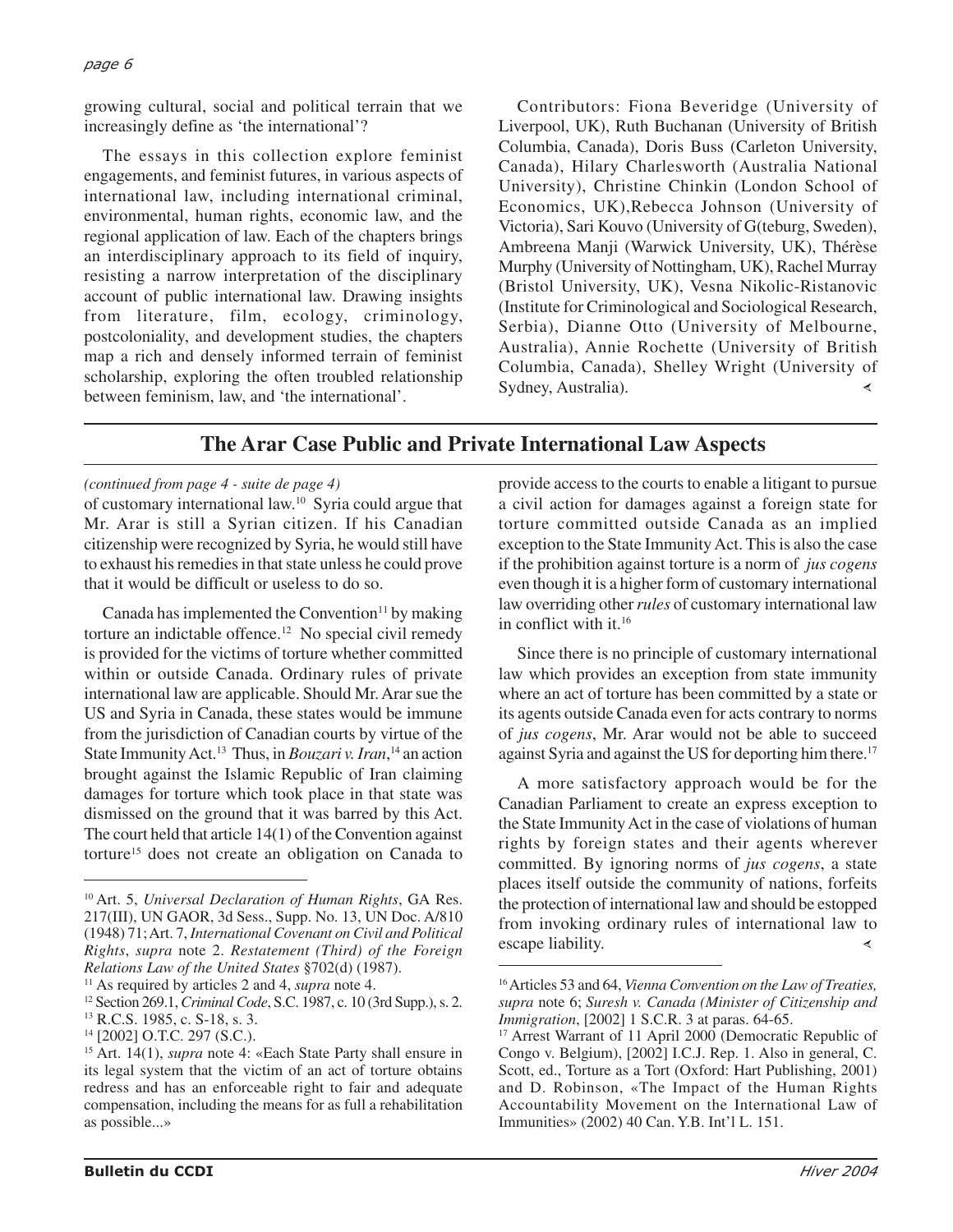Katia nous a quitté. Le 6 janvier 2004, jour de l'Épiphanie, à Beyrouth, entourée de sa famille, après une longue lutte contre la maladie.

Elle était une voix forte du droit international au Québec et notre communauté académique perd trop tôt une de ses plus brillantes représentantes. Son parcours de juriste et d'universitaire est exemplaire. Rappelonsen quelques étapes.

Katia obtient un bac et une maîtrise en droit (1973) de l'Université Saint-Joseph à Beyrouth. Partie à Paris avant le début de la guerre, elle y fait un DEA de droit

international public (1975) et un DEA de droit international de l'énergie (1977), à une époque où, quelques années à peine après le premier choc pétrolier et dans la foulée du « nouvel ordre économique international », la question énergétique est chaude et controversée. Elle entreprend en 1984 une thèse de doctorat d'État qu'elle soutient brillamment en 1988, obtenant les félicitations du jury. Cette thèse, faite sous la direction du professeur Philippe Manin, porte sur la guerre civile libanaise et le maintien de la paix, et une partie en est publiée aux éditions Bruylant en 1994.

Ces années d'études sont aussi des années de travail professionnel acharné dans des conditions difficiles, marquées

par la guerre dans son pays et donc par l'exil. Elle est auxiliaire d'enseignement du Professeur Antoine Kheir à l'Université Saint-Joseph, entre ses deux DEA parisiens. Elle est ensuite auxiliaire d'enseignement du Professeur Alain Pellet à l'Université de Paris-Nord après son second DEA. Elle entre au cabinet *Saadé & Saadé* de Beyrouth et sera leur représentante en France de 1978 à 1981, puis à Chypre en 1985-1986, puis au Canada après 1992, travaillant sur des dossiers de droit commercial international. Elle est également juriste chez *Total - Compagnie française des pétroles* en 1981-1982, puis travaille en 1982 dans un cabinet d'avocats et une banque d'affaires d'Abu Dhabi dans les Émirats Arabes Unis, avant de passer l'année 1983 à l'*Organisation internationale du travail* à Genève. Elle est encore en 1986-1987 juriste chez *McCarthy Tétreault*, après son

**Redoutable debater et incapable de supporter l'injustice, pour elle comme pour les autres, elle défendait ses idées avec conviction et énergie.**

arrivée à Montréal, juste avant la soutenance de sa thèse et son embauche comme professeur de droit international à l'UQAM en 1988. Plus récemment, elle passa deux ans (1998-2000) à l'*Agence internationale de l'énergie atomique* à Vienne (Autriche), à travailler sur l'assistance législative aux États membres, y produisant un nombre impressionnant de rapports d'expert.

À l'UQAM, elle contribue grandement à constituer une équipe d'internationalistes au Département des sciences juridiques, où elle est une des cofondatrices du *Centre d'études sur le droit international et la*

*mondialisation* (CEDIM) en 1995. Elle participe à la vie du département devenant Directrice du module (vicedoyenne aux études de premier cycle) entre 1992 et 1995 : au cours de ce mandat, elle mène la « bataille des équivalences » allant plaider jusqu'en Cour d'appel du Québec. Elle anime la vie scientifique en étant, en 1996-1998, directrice du *GRID - Centre de recherche en droit, science et société*. Elle s'implique dans la vie des internationalistes québécois en étant présidente de la *Société québécoise de droit international* entre 1996 et 1998, après en avoir été vice-présidente durant six ans, et en étant membre du CA du *Conseil canadien du droit international*. Elle est une fidèle

collaboratrice de la *Revue québécoise de droit international.*

Conférencière appréciée, elle est invitée à enseigner à l'Université de Louvain-la-Neuve (1979), l'Université libre de Bruxelles (1996), à l'Université de Montpellier (1997, 1998, 2000), à l'Université de Paris I (1996, 1999), à l'Université d'Auvergne (1996), à l'Université de Paris XI - Faculté Jean Monnet (2000, 2001), ainsi qu'aux cours de formation du Comité international de la Croix-Rouge, à Lyon (1995, 1998) et Spa (1996).

Elle est un pilier du concours de plaidoirie Jean-Pictet en droit international humanitaire, dont elle co-rédige le cas en 1995. Elle co-rédige aussi le cas du concours de plaidoirie Charles-Rousseau de droit international en 1999 et y encadre plusieurs équipes successives de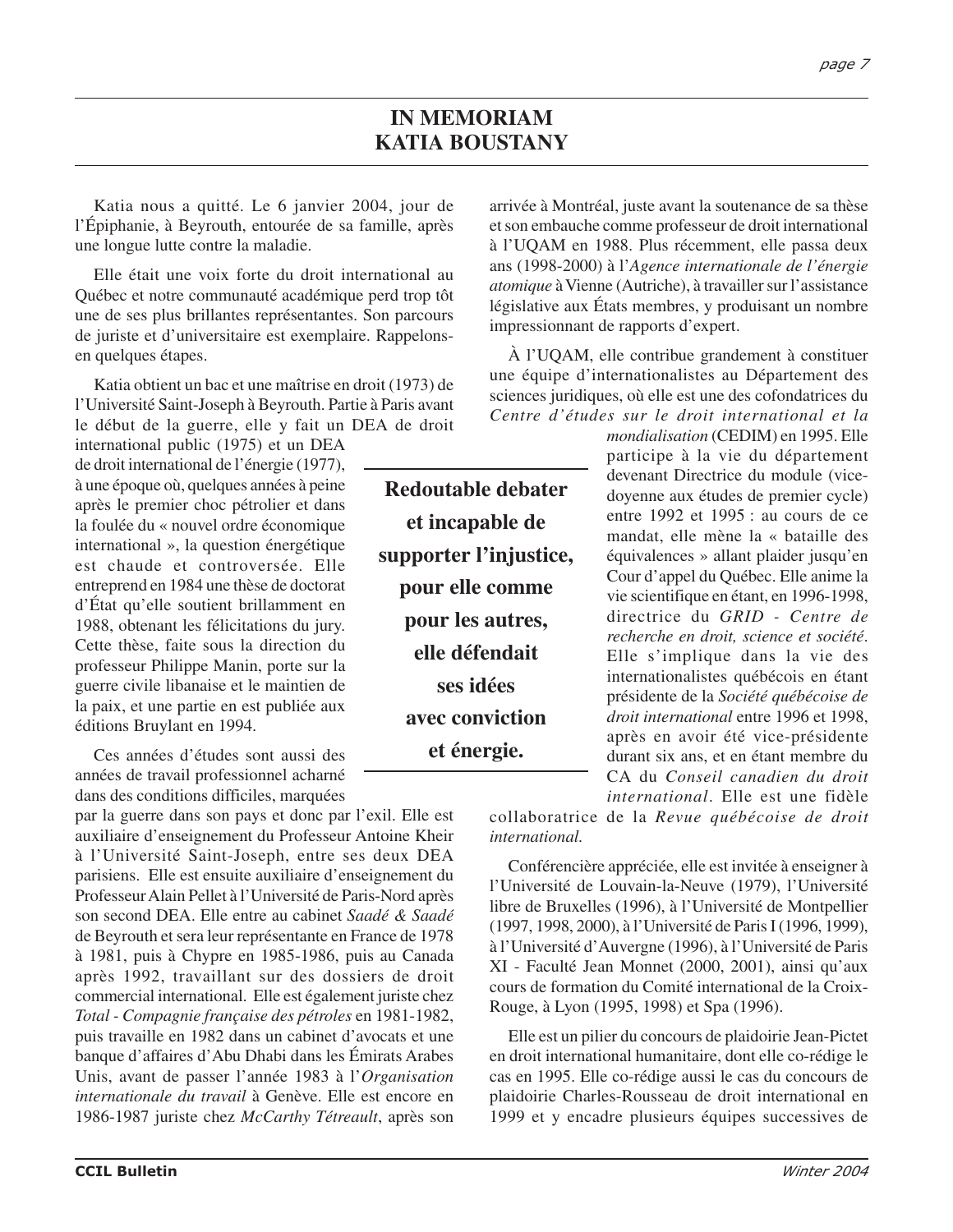#### *page 8*

l'UQAM, avec grand succès. Elle participe encore activement à la fondation, à l'Université de Montpellier, de la première école de droit nucléaire francophone.

Elle obtient de nombreuses subventions et publie beaucoup. Tout récemment encore, paraissait un ouvrage collectif sur le génocide dont elle co-assura la publication dans des circonstances difficiles.

Ce parcours complexe et diversifié montre l'envergure intellectuelle de Katia. Elle s'intéressait tout autant au droit international humanitaire qu'au droit nucléaire, aux fondements du droit international public qu'au droit international du travail, au droit international des affaires qu'à l'éclatement normatif issu de la mondialisation. Puits de savoir juridique, sa pensée était puissamment articulée autour d'un certain nombre d'idées claires, qu'elle savait exprimer avec finesse et assurance.

Travailleuse infatigable, elle était extrêmement exigeante à son propre endroit et ne supportait pas la médiocrité chez les autres, ce qui ne lui valut pas que des amitiés. Sévère envers ses étudiants, elle sut en conduire de nombreux à se dépasser comme ils n'auraient jamais pensé pouvoir le faire en droit international. Redoutable debater et incapable de supporter l'injustice, pour elle comme pour les autres, elle défendait ses idées avec conviction et énergie.

Elle avait été blessée du refus de la France de lui accorder la nationalité française, alors même qu'elle y

avait trouvé refuge contre la guerre. Le Canada lui accorda l'accueil qu'elle espérait, mais ce fut pour elle un deuxième exil, plus éloigné encore des douceurs du climat méditerranéen.

Amie fidèle, généreuse et attentive, elle était sensible aux souffrances tues et aux exils intérieurs de ceux qu'elle appréciait. Animée d'une discrète mais profonde spiritualité, elle savait mettre les choses en perspective, prendre de la distance, et s'intéressait au devenir de la Chrétienté. Femme de goût, elle savait marquer les moments forts, offrant par exemple pain, vin et sel en signe de prospérité à venir lors d'un emménagement. Grande amatrice de musique, qu'elle écoutait à tue tête tout en travaillant, elle avait pu, à Vienne, satisfaire son goût pour l'opéra. Férue de littérature, elle put partager avec certains un goût pour la poésie.

Sa force et sa grâce, comme sa solitude et sa fragilité, nous ont marqué. Nous avons été compagnons de route et nous sommes nombreux à nous sentir diminués de sa disparition. Nous serons tout autant à perpétuer le souvenir de son énergie passionnée, de sa vive intelligence, de son engagement profond et de son amitié. ∢

François Crépeau Montréal, Janvier 2004 (Reproduit avec l'aimable permission du *Centre Études internationales et Mondialisation* de l'Université du Québec à Montréal et de la *Société québécoise de droit international*)

# **Canada's Treaty Practice in 2003**

## *(continued from page 3- suite de page 3)*

programmes) and US (SciSat-1 Atmospheric Chemistry Experiment Mission). As well, social security agreements came into force with Germany, Hungary, Sweden, Australia, the Czech Republic, the Slovak Republic and Israel. Agreements on audiovisual co-production with Iceland, Senegal and Latvia also became effective.

Moreover, treaties and amendments to existing treaties on the administration of justice are now in force with the following countries: Barbados (offender transfer), UK and its overseas territories (sharing of forfeited assets), US (extradition), Trinidad and Tobago (criminal matters) and Belgium (criminal matters). Double taxation and tax evasion treaties with Kuwait, Senegal and Peru became effective in 2003. In commerce, amendments to the *Canada-Israel Free Trade Agreement* came into force, as did a treaty with Mexico on competition law application.

In security, an agreement concerning US air transport pre-clearance came into force, as did the latest interpretation of the *Rush-Bagot Agreement of 1817* concerning the presence of naval forces on the Great Lakes. Japan and Canada also reinforced their arrangement concerning Japan's provision of logistical support, supplies and services to the Canadian armed forces.

Canada's extensive 2003 treaty activity points to the sustained establishment internationally of rules-based state relations. Not all of Canada's treaty developments could be noted here, but those highlighted suggest increased codification in such areas as taxation, law enforcement, the environment and human security. Canada's UNCLOS ratification, although not highly publicized, was a monumental step in Canada's international law participation. ∢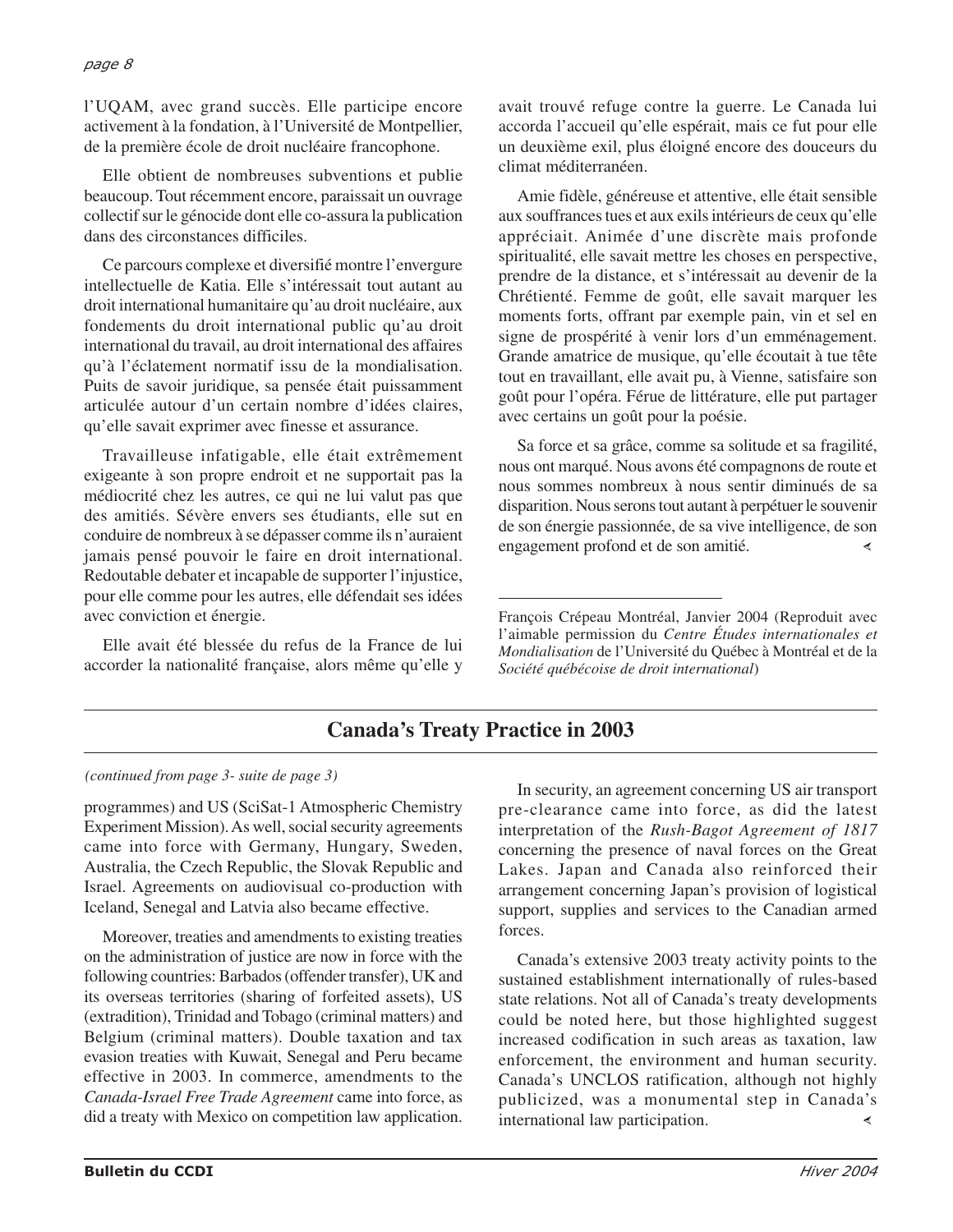# **Presentation of the John E. Read Medal to Donald Malcolm McRae, F.R.S.C. Remarks of Judge R. St. J. Macdonald, C.C. 32nd Annual Dinner of the CCIL, Ottawa, October 17, 2003**

From time to time the Canadian Council on International Law awards a commemorative medal in recognition of outstanding contributions to the cause of international law and international organizations. Designed by the well-known Toronto sculptor, Kenneth Jarvis, the medal was struck in honour of John Erskine Read, one-time dean of law at Dalhousie University, longtime legal adviser to the Department of External Affairs, and Judge of the International Court of Justice in The Hague.

From 1929 to 1946, when he became the first Canadian elected a judge of the International Court, John Read participated in the framing of Canadian policy on every major issue of international and constitutional law of direct interest to the Government of Canada.

The first medal was awarded to John E. Read himself, at the first annual dinner of this Council on October 17, 1972. On that occasion, John Read, acting on behalf of the Council, presented the second medal to Percy E. Corbett of Princeton, formerly of McGill University, and in 1973 the third medal was awarded to John P. Humphrey, for many years Director of the Division of Human Rights at the United Nations. Since then the medal has been awarded to such luminaries as N.A.M. MacKenzie of Canada, Charles Rousseau of France, and Myres McDougal of the United States.

In accordance with the unanimous recommendation of its Nominating Committee, chaired by Ambassador Edward Lee, the Council takes great pleasure this evening in presenting its highest award to Donald Malcolm McRae, Fellow of the Royal Society of Canada, Hyman Soloway Professor of Business and Trade Law at the University of Ottawa.

Born in New Zealand in 1944, Professor McRae was educated at the University of Otago, where he became a lecturer in law, later at Cambridge University in England, and then, as the holder of a Charles Evans Hughes Fellowship, at Columbia University in New York.

He served as a leading member of the law faculty at the University of Western Ontario in London, at the University of British Columbia, where he was Associate Dean and President of the UBC Faculty Association, and at the University of Ottawa, where for seven years he was dean of the common law section of the Law Faculty, and, since 1996, Hyman Soloway Professor of Business and Trade Law.

A dynamic member of this Council, whose president he was from 1990 to 1992, Professor McRae is an active member of the Canadian Bar Association, the American Society of International Law, on whose executive he serves, the International Law Association, and the British Institute of International and Comparative Law in London. He has been an invited lecturer at several of the world's most prestigious centers of international law, the famous Hague Academy, the Lauterpacht Center in Cambridge, and Hebei University in China.

Since 1992 he has been editor in chief of the Canadian Yearbook of International Law, with which he has been creatively associated for 19 years, and since 1998 a member of the editorial board of the Journal of International Economic Law. He himself publishes profusely on a variety of pressing legal issues, including the Arctic, Canada's natural resources, trade, and the environment, all in addition to a steady stream of articles and commentaries on maritime delimitation and the law of the sea, on which he is an expert. It is evident to those who read his writings that his published work contributes to the organized development of the discipline as well as the elucidation of the particular problem at hand.

Brilliant as is the formal academic career, which continues at even an accelerated pace, Donald McRae is not a man to be doing just one thing. After serving as Academic in Residence in the Department of External Affairs from 1983 to 1986, he embarked on a series of major undertakings : Senior Legal Adviser to the Agent for Canada in the Gulf of Maine Maritime Boundary Case, Counsel for Canada in the Canada-France arbitration over the St-Pierre and Miquelon Maritime Boundary, chairman and panellist of innumerable hearings under the Canada-U.S. Free Trade Agreement and NAFTA, Counsel to the Province of Newfoundland and Labrador on maritime boundaries, Chief Negotiator for Canada for the Pacific Salmon Treaty, frequent counsel before panels of the World Trade Organization in Geneva, counsel to the Government of New Zealand on matters of international trade law.

It is a record of accomplishment reflecting an astonishing breadth of interests and competences, a record for which it would be difficult to find a parallel in Canada in the last quarter century.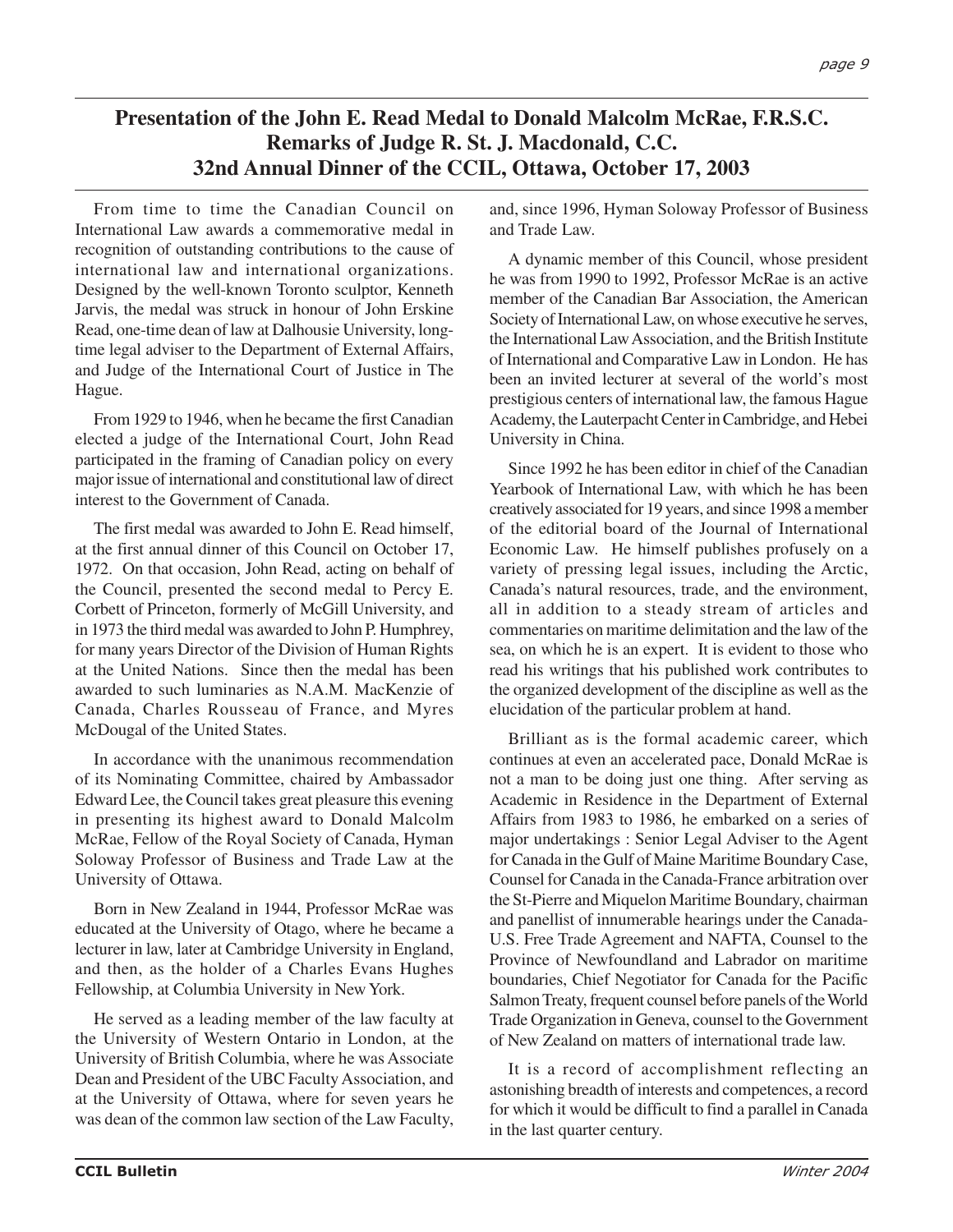While his career is one of virtuosity and diversity of experience there is also a constant pattern throughout : devotion to scholarship, loyalty to students, service to the community, insistence on the need for justice, fairness and transparency, in the development of the international legal order. It has not been a question of what the law tells him he may do, but what humanity, reason and justice tell him he ought to do.

When Professor McRae first came to Canada, it was said that he was a precionist, a highly trained lawyer in the best traditions of the common law. Soon afterwards it was said that he was a specialist on the law of the sea, for he had practised and written extensively on that formidable subject. Still later it was observed that he was a trade lawyer, an authority on GATT and the work of the WTO. More recently it has been recognized that he is a wise and effective negotiator, one of the most sought-after practitioners of international law in recent Canadian history. This evening the Canadian Council on International Law proclaims that he is all these things and more.

The Council takes pleasure in recognizing him as scholar, teacher, editor, author and practitioner, and outstanding professional whose inexhaustible energy and lucidity of judgment has contributed exceptionally to the development of international law in Canada and abroad.

Acting on behalf of the Council I have pleasure in asking Professor McRae to accept our highest honour. ∢

# **2003 CCIL ANNUAL CONFERENCE Report**

#### **by Robin Hansen\***

The dramatic international events of 2003 framed rich discussions at this year's Annual CCIL Conference, aptly themed «Reconciling Law, Justice and Politics in the International Area.»

Beginning with the Thursday night opening roundtable, presented to a full house at DFAIT's Cadieux Auditorium, conference speakers probed the emerging international law landscape with informed sincerity. Panellists that night responded to the question, «Is the UN still relevant?» and included Lt.-Gen. (Ret.) Romeo Dallaire, former UN peacekeeping force commander in Rwanda. Lt.-Gen. Dallaire spoke of the need to shape UN peacekeeping missions differently for greater success, stressing new global challenges such as the increasingly disturbing phenomenon of children as combatants. Fellow panellists David Malone of the International Peace Academy in New York, and Jocelyn Coulon of Montreal's Pearson Peacekeeping Centre shared their expert perspectives on the geo-political context of recent Security Council decisions and current UN trajectories. Mr. Peter Hutchins, of the firm Hutchins, Soroka and Grant, brought the significance of the UN squarely into the Canadian context, sharing his experiences as council for First Nations in treaty negotiations with the federal government.

The conference recommenced early Friday morning with the Women and International Law Breakfast. Speakers Suki Beavers (Action Canada for Population and Development), Leiliani Farha (Centre for Equality Rights in Accommodation) and Doris Buss (Department of Law, Carleton University) shared detailed information and informed perspectives on the current and future codification of gender-based human rights.

Following this, the day's concurrent sessions left participants with abundant workshop choices, including *The Law of the Sea Convention: The First and Next Decade and Protection of Victims and Witnesses: Armed Conflict and Its Aftermath.* A third workshop on International Financial Institutions included panellists Ross Leckow, Assistant General Counsel at the IMF, Hassane Cisse, Senior Counsel at the World Bank and Henri-Paul Normandin, director of CIDA's Canada Fund for Africa Secretariat. These experts looked beyond the economic factors needed for states' financial stability and stressed the overwhelming importance of transparent judicial institutions and the rule of law.

The afternoon's workshops included the topical *National Security as a basis for justifying trade restrictions* and *L'aménagement de la violence dans l'arène internationale* (The place of violence in the international arena). At the later, presenters Marco Sassoli (Université du Québec à Montréal), Mark Antaki (Université McGill) and Suzanne Lalonde (Université de Montréal) analysed the issue of territorial violence with a solution-oriented approach.

<sup>\*</sup> B.A. (Hons.), Third year LL.B. student at the University of Ottawa and M.A. candidate at the Norman Paterson School of International Affairs, Carleton University. Robin Hansen is also the CCIL student intern at the University of Ottawa for the academic year 2003-2004. *(See 2003 CCIL Annual Conference Report on page 18)*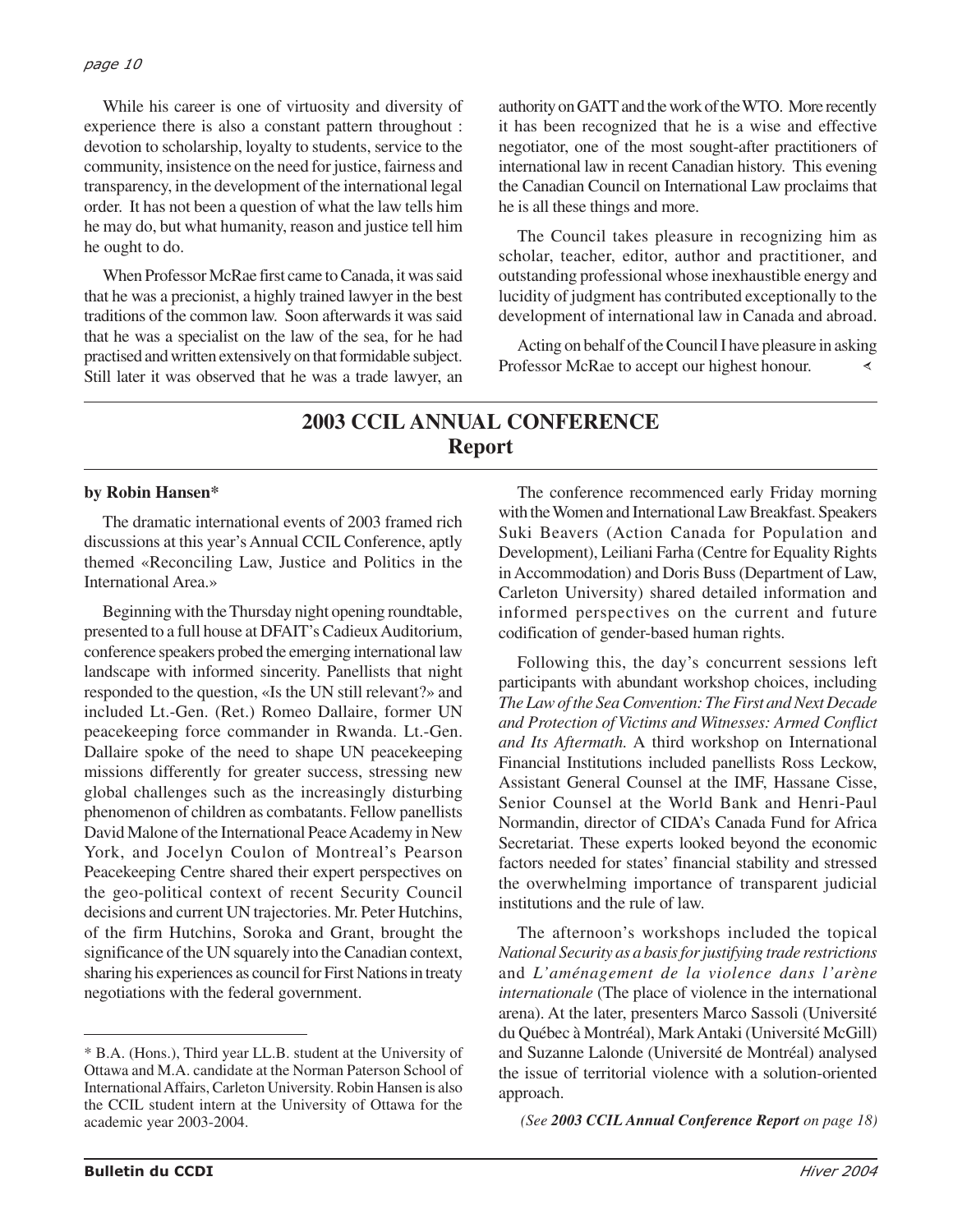# **The Future of the CCIL Program of International Legal Research**

#### **By Donald J. Fleming\***

#### **Background**

Several years ago, while planning its  $25<sup>th</sup>$  Anniversary Conference, the CCIL's Executive Committee established

a Committee on the Future of the CCIL. Its members (Pamela Arnott, Donald J. Fleming, Valerie Hughes, and Donald M. McRae) began by consulting with Council members to obtain their views about the organization. This comment initiates a similar consultation about the future of the CCIL research program.

The consultation on the future of the CCIL occurred over a twoyear period, taking the form of two Research sessions at concurrent CCIL Annual Meetings (1998 and 1999), and correspondence between the Committee and other interested CCIL members. The Committee issued its findings in a document titled, *Report on the Future of the CCIL* (*Report*). The *Report* identified and addressed the Council's three major concerns: its membership, its funding and its research program.

The Committee presented its *Report* to the Executive Committee and Board on 26 October prior to the 2000 CCIL Annual Meeting and then to the

membership at the 2000 Annual General Meeting. The Council had also added copies of the *Report* to its mailing of the (Fall 2000), v. 26, no. 3 edition of the CCIL Bulletin and posted the document on its website in an effort to provide every opportunity for its members to comment on it.

In brief, the *Report* concluded that, above all other concerns, the future of the CCIL depended upon its membership, which expected more from the organization.

**The CCIL had established an ambitious research policy in its early years: «[T]he purpose of the research program was to broaden the base of Council-sponsored scholarship beyond the activities of the annual conference, and to provide in-depth studies on topical issues, which would remain contributions of enduring value to the Canadian law community.»3 While some believe that the** *Report* **contradicts that CCIL policy, such is not the case and, so far as I am aware, the Council has never altered it.**

Having levelled off at approximately 300 members by 1998 (many of them students who retained only a brief affiliation with the Council), the *Report* set out recommendations for retaining and attracting a larger, permanent membership. It identified funding as the

> second-most important matter for the Council to address after it had improved services to its members.

The *Report* met with acclaim, and the CCIL Executive Committee immediately began to implement a number of recommendations contained in the document, particularly those relating to membership<sup>1</sup>. For example, it broadened the scope of its Annual Meetings to attract more practitioners and students as well as academics and government personnel, improved its tri-annual Bulletin, expanded the content of its website, and produced a membership Directory. In return,

<sup>1</sup> See, for example, Kim Carter, «President's Year-end Report, October 2000", (Winter 2001), v. 27, no. 1,<br>CCIL Bulletin, p. 2: Bulletin, p. 2: *What lies ahead in 2000-2001 for the CCIL? After discussion with the Executive on Thursday evening a number of priorities have been established which follow the general course set out in the Report on the Future of the CCIL: The top three priorities are: (1) Increase membership; (2) Establish long term*

*funding programme; and (3) Improve membership benefits*. See, also, Stephen J. Toope, «President's Message», (Spring 2001), v. 27, no.2, CCIL Bulletin, p. 2 at 3: *Over the next few months I will ask the CCIL Executive Committee to focus on the implementation of the excellent Report on the Future of the CCIL, received at our last Annual General Meeting. We will be considering the format of our Annual Conference, the enhancement of communication with members, the role of the CCIL as a promoter of international law in Canada and internationally, the CCIL's relationship to other international law organizations such as the CBA international law section and the ILA Canadian branch, and the possibility of CCIL cooperation in programmes of judicial, political and public education in international law. I invite your thoughts on any of these topics.*

<sup>\*</sup> BA (Mount Allison), LLB (UNB), LLB [International Law] (Cantab). Professor at the Faculty of Law, University of New Brunswick.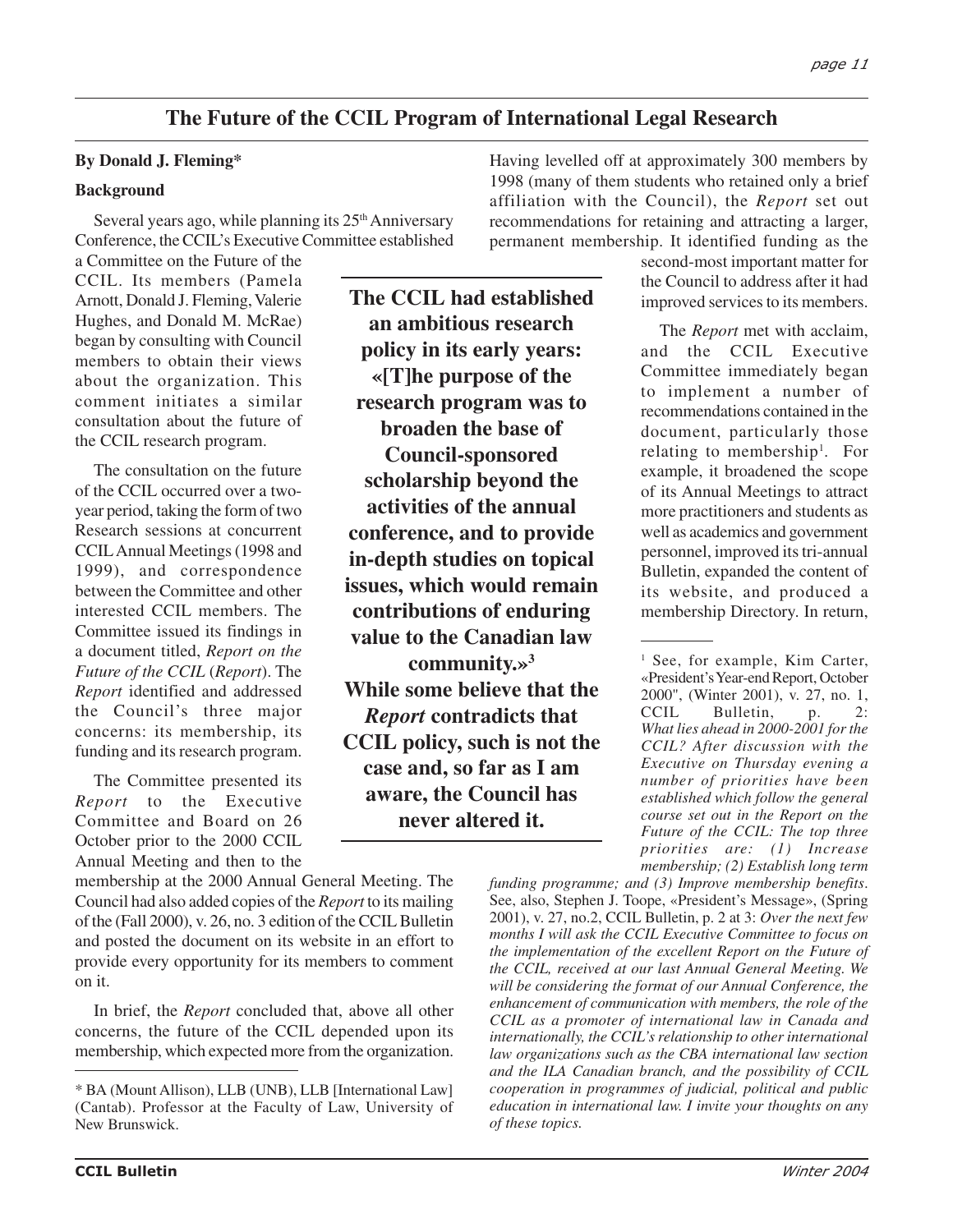#### *page 12*

the Council reaped considerable benefit - an increased membership from 1998 of approximately 50% by October 20022 .

The Executive's attempt to implement the *Report*'s recommendations on funding met with mixed success. On one hand, the CCIL has managed to obtain more finances to support its traditional activities like the Annual Meeting. The majority of funding for those purposes continues to come from Federal government departments, particularly Justice and Foreign Affairs and International Trade, which have generously supported the Council from its inception in 1972.

On the other hand, the organization has not managed to implement fully a recommendation urging it to establish an endowment fund sufficient to provide for the extra administrative support needed to expand and further improve the Council's activities.

Last year, the CCIL received a large - indeed, a most generous - bequest from the estate of Professor John P. Humphrey, and some presumed that it would provide the CCIL with the endowment it requires. That is not the case, however, as the gift provides for an ambitious scholarship program that the Council must administer. While the Humphrey bequest considerably enhances the profile and status of the CCIL, it will add little in the way of funding to support administrative obligations other than the management of the scholarship program.

As a result, the Council must continue to function, as it has for many years, with a part-time Executive Director and a volunteer Executive Committee (largely limited to members residing within easy reach of Ottawa). While performing in an exemplary fashion, both are overworked and cannot assume further obligations.

#### **The CCIL and International Legal Research**

The *Report*'s commentary on the third major concern - research - disturbed many. It made three recommendations about research, the first of which advised that «A research program should be a low priority matter for the Council». The drafters of the *Report* made that recommendation because they had observed that the CCIL's limited financial and human resources at the time made research a difficult activity for it to support. They had noted and reported that the Council's Research Director - a position in place for a few years, and created to obtain funding and initiate research projects - had achieved only modest results. During their two year consultation, the drafters of the *Report* grudgingly came to accept that, at the time, the CCIL had insufficient membership and financial resources to mount an effective, active program of international legal research.

The CCIL had established an ambitious research policy in its early years:

*«[T]he purpose of the research program was to broaden the base of Council-sponsored scholarship beyond the activities of the annual conference, and to provide in-depth studies on topical issues, which would remain contributions of enduring value to the Canadian law community.»3*

While some believe that the *Report* contradicts that CCIL policy, such is not the case and, so far as I am aware, the Council has never altered it. Instead, the CCIL heeded both its mandate to promote scholarship and the spirit of the *Report* by retaining the policy but altering the means by which the Council fosters its commitment to research. In short, it moved from an active research program to a passive one. That altered program (presently in place) focuses on enhancing the organization's value to the majority of its members. Instead of commissioning international legal research, the Council supports it in indirect ways. For example, it has improved the substantive content of its Bulletin, has added to the breadth of its Annual Meetings by including multi-disciplinary panel sessions and increasing the number of panels co-sponsored with other international organizations, and it has obtained more funds to pay the expenses of presenters to attend those Meetings. Moreover, the CCIL has welcomed the creation and participation in its Annual Meeting of interest groups like the Women and International Law Group and the International Environmental Law Group. These improvements to its core activities - communications with members and the Annual Meeting - have both promoted Canadian international legal research and have ensured its dissemination through conference meetings and publications.

#### **Reviewing the Council's Research Program**

Few recall the second recommendation in the *Report* dealing with research: that, «The Council should maintain a monitoring role on research and be ready to assist scholars in gaining access to funding opportunities.» As

<sup>2</sup> For example, the October 2002 Annual Meeting «attracted a record 450 registrants and participants». - John H. Currie, «President's Message», (Winter/Spring 2003), v. 29, no. 1, CCIL Bulletin, pp. 2-3.

<sup>&</sup>lt;sup>3</sup> Yves LeBouthillier, Donald M. McRae and Donat Pharand, «Compendium: The First Twenty-five Years - 1972 - 1997», p. 68.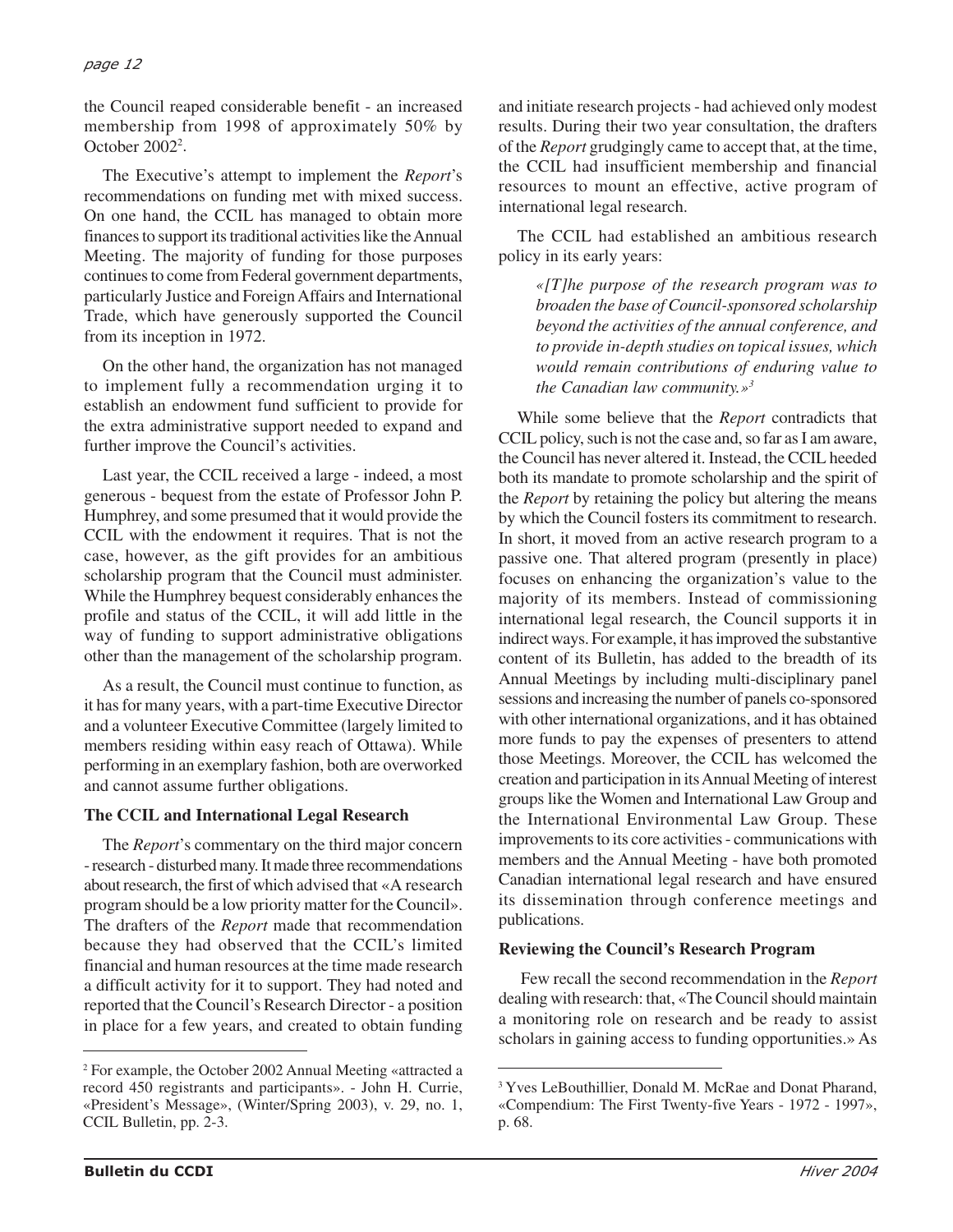a result, that role has languished somewhat. However, this past October, following the Council's 2003 Annual Meeting, Professor Ronald St.J. Macdonald invited a group of about two dozen CCIL members to meet and, essentially, challenged them to intensify that monitoring role by reviewing the Council's research program.

The group's initial response to Professor Macdonald has prompted the Council's Executive Committee to warrant such a review. Like the earlier one on the future of the CCIL, the review of its research program will begin with a two-part membership consultation. One part is the present call for comments from members via e-mail or letter - and possibly, later, by discussion group on the CCIL website. The second part takes the form of a Research Breakfast session, now scheduled for the Saturday of the upcoming CCIL Annual Meeting in October 2004. That session will implement the third, also much neglected, research-focussed recommendation in the old *Report on the Future of the CCIL*: that, «The Research Breakfast should be a continuing feature of Council meetings to enable scholars to talk about their research and ensure that the Council can maintain its monitoring role.»

#### **Preliminary Views on the CCIL Research Program**

Professor Macdonald's initiative generated lively discussion about the future of the CCIL research program. Two views dominated. Some argued in favour of retaining the Council's present method of passive support for research, while others pressed for a renewal of an active program to initiate, commission, and publish international legal research.

Many proponents of the status quo (the passive approach) advocated that the Council expand that program of research. They made the following suggestions:

- a. Offer more to members residing outside the Ottawa region. E.g.:
	- i. conduct workshops in, or travelling lectures to, different parts of the country;
	- ii. integrate the CCIL more closely with other Canadian international law organizations like the Société québécoise de droit international.
- b. Engage in «community building» E.g.:
	- i. sponsor an annual public radio lecture on topical international legal issues;
	- ii. establish mentorships.
- c. Increase student involvement, focussing particularly on the recipients of Humphrey Scholarships.

d. Establish a permanent home for the archives of the CCIL.

Supporters of renewing the active research program advised the Council to foster research into broad areas of public international law that would interest a large part of the CCIL membership. At the same time, they warned against Council-sponsored research into highly specialized subjects, as greater resources to undertake such endeavours are likely available elsewhere and as they would interest limited numbers of the membership. Most proponents of an active program advocated that the Council sponsor research that is topical, original, creative and of a conceptual nature that (from the «Compendium» once again) will be «of enduring value to the Canadian law community.»

Supporters of the active approach suggested the following topics:

- i. a 21st century version of the now classic text, Canadian Perspectives on International Law and Organization edited by R. St.J. Macdonald, G.L. Morris, and D.M. Johnston and published in 1974;
- ii. an examination of the various facets of the legal relationship between Canada and the US;
- iii. a reassessment of the United Nations and the Permanent Members of the Security Council;
- iv. a critique of significant topical developments in international law (e.g. group rights, extraterritoriality, global civil society, or the evolving role of NGOs);
- v. an investigation of the developing legal norms governing the war against terrorism.

## **Resources for Research**

As stated above, while the Council's research policy has not varied, its limited human and financial resources have dictated the programs, or methods, it has adopted to implement that policy. Since the drafters presented their *Report* in October 2000, an increased membership and stable funding have improved the Council's situation sufficiently to prompt this review of its research program. Nevertheless, such a review must consider the following limitations:

1. While the Council's finances are solid, those resources are fully committed to ongoing activities. Little, if anything, exists in the general pool of funds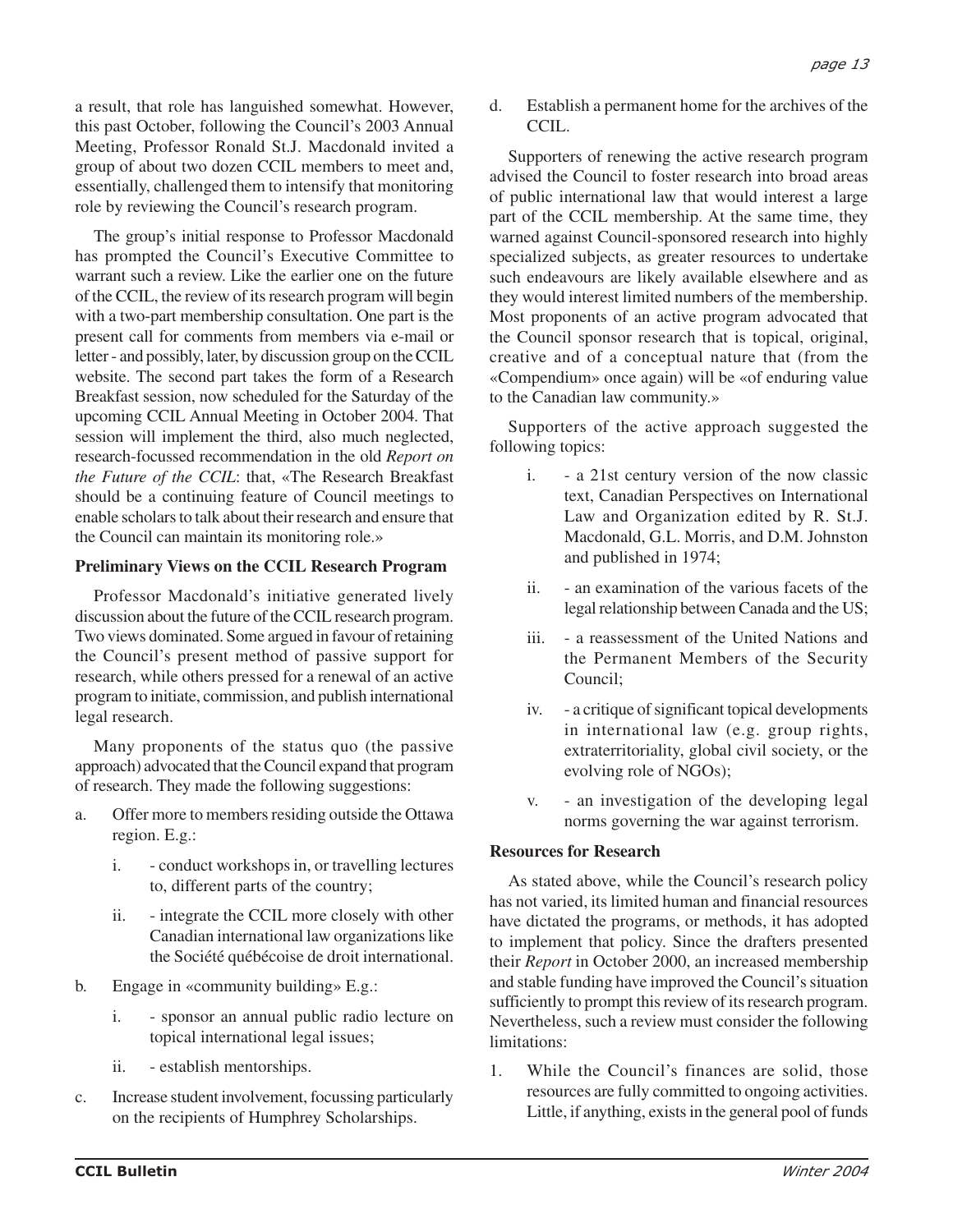to allocate to a more ambitious research program.

2. An expanded research program could not draw further on the human resources of either the Council's Executive Director or its Executive Committee members.

However, the review should also consider positive factors like the following:

- 1. An outstanding CCIL research fund contains a few thousand dollars that the Council can employ as seed money for research.
- 2. An increased membership provides more likelihood of attracting committed volunteers to administer, and actively engage in, research projects.
- 3. Government has indicated an increased interest in drawing on the expertise of the Council's membership. For example, prior to the CCIL Annual Meeting last year, Ms. Oonagh Fitzgerald, Special Advisor, International Law, in Department of Justice hosted a meeting of international law professors and Justice officials as part of a departmental effort to strengthen relations with law faculties across Canada. The meeting revealed many issues of common interest that might foster research endeavours suitable for administration through the CCIL.

#### **A Call for Dialogue**

This comment attempts to explain the CCIL's program

of international legal research and sets out a few preliminary views on expanding and amending that program. As research is crucial to the CCIL and its members, I call on you to begin dialogue on the subject by expressing your views to me. Feel free to address any aspect of the research issue: the CCIL's policy; its program and implementation; its content and subject matter; its funding; the priority it attaches to research; and any other element of its present or, possibly, future research initiatives.

Note that your opinions need not accord with any suggestions that appear in this comment, as I have Reported them merely to promote discussion.

I shall prepare a preliminary report on the consultation for the Research Breakfast session of the 2004 CCIL Annual Meeting.

Please contact me by e-mail at: dfleming@unb.ca or, if not, then by letter posted to the following address:

Professor Don Fleming U.N.B. Law Faculty Ludlow Hall, 41 Dineen Drive Fredericton, N.B. E3B 1Y3

I thank Stéphane Beaulac, Kim Carter, Maurice Copithorne, John Currie, Anemieke Holthius, Hugh Kindred, Ronald St. J. Macdonald, Sonya Nigam, Donat Pharand, and Colleen Swords for views they have provided in recent communications. Naturally, I assume all responsibility for any errors or omissions this comment might contain.

# **President's Message du président du président du président du président du président du président du président**

*(continued from page 2 - suite de page 2)*

International Law ». Nous sommes toujours ouverts aux suggestions de thèmes pour les séances et les travaux. Nous vous prions de bien vouloir faire parvenir vos idées à notre vice-présidente du congrès, Johanne Levasseur à l'adresse conference@ccil-ccdi.ca.

There have also been changes to the composition of the Board and Executive. The Council expresses its gratitude to outgoing Executive members Paul Rutkus and Clare Da Silva, as well as outgoing Board member Denyse MacKenzie, for their contributions over the years; and welcomes incoming Executive members Isabelle D'Aoust and Ritu Banerjee, as well as incoming Board member Stéphane Beaulac. We look forward to their infusion of energy and ideas.

Le renouveau assez souvent est terni par quelques pertes. Je termine sur une note un peu plus triste. Nous déplorons le décès de deux amis de longue date du Conseil, Oscar Schachter et Katia Boustany (vous trouverez un article à son sujet ailleurs dans le Bulletin). Je suis certain que tous les membres se joignent à moi pour célébrer leur vie et les remercier de leurs nombreuses contributions au Conseil ainsi qu'à divers projets importants pour le développement d'une société internationale plus juste et plus paisible.

On behalf of the Council, I wish you all renewal and success in this yet New Year. Bonne année à vous tous et à vous toutes ! ∢

> **John H. Currie** President/Président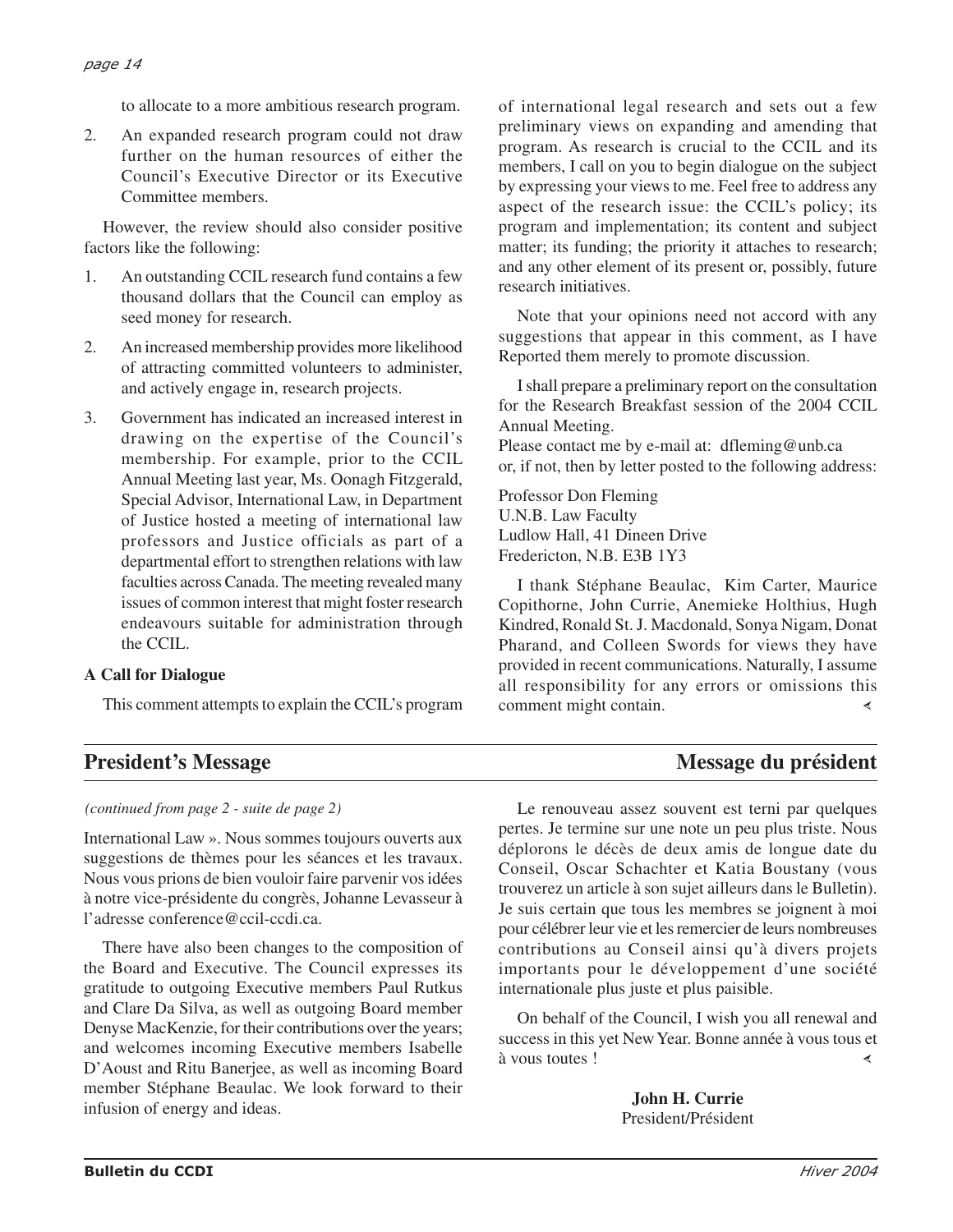# **La loi belge dite de compétence universelle « n'est plus » !**

#### **par Pacifique Manirakiza\***

En 1993, le Royaume de Belgique s'est doté d'une loi de mise en œuvre, sur le plan pénal, des conventions de Genève de 1949 et de leurs protocoles additionnels de 19771 . Cette loi a été amendée en 1999 aux fins d'y intégrer le génocide et les crimes contre l'humanité et de reconnaître une compétence universelle aux tribunaux répressifs belges pour ces crimes odieux<sup>2</sup>.

La loi belge de 1993/1999 présentait le triple avantage de permettre le déclenchement de l'action publique par la seule constitution de partie civile entre les mains d'un juge d'instruction, d'autoriser l'action publique même en l'absence des personnes poursuivies et d'exclure l'immunité comme moyen de défense possible contre les accusations du genre.

Cette singularité a permis le dépôt de plusieurs plaintes dont certaines étaient dirigées contre des dirigeants politiques étrangers ou nationaux, anciens ou encore en exercice<sup>3</sup>. Ce qui a fait dire au Prof. Eric David, père spirituel de cette loi, que la Belgique était en passe de devenir un paradis pénal, c'est-à-dire « une sorte de terre d'asile judiciaire du 3ème type où des victimes de toute origine, sans lien de rattachement avec la Belgique pourraient déposer plainte à volonté »4 .

Cette ouverture sans bornes a suscité beaucoup de remous et de préoccupations au niveau de certains citoyens belges et des pays alliés de la Belgique qui ont finalement eu raison de cet instrument extraordinaire de lutte contre l'impunité.

#### **I. Facteurs ayant contribué à l'amendement de la loi de 1993**

#### **Facteurs juridiques**

a) Effet de l'arrêt *Yerodia* : Dans l'*Affaire du mandat d'arrêt international*, la Cour internationale de justice a confirmé l'existence, en droit international, d'immunités de juridiction à l'égard des ministres des affaires étrangères pour les actes accomplis dans l'exercice de leurs fonctions. Par conséquent, aucune juridiction d'un État étranger ne peut entamer des poursuites pénales à leur encontre sans engager sa responsabilité internationale. Suite à cet arrêt, « il fallait réaffirmer l'attachement de la Belgique à la règle internationale consacrant l'immunité internationale attachée à la qualité officielle d'une personne ». La modification législative intervenue vise donc à assurer une conformité de la loi avec cette jurisprudence en reconnaissant explicitement le régime des immunités de juridiction et d'exécution prévues par le droit international. Ainsi, au nouvel article 1er bis inséré au Code de procédure pénale par l'entremise de l'art. 13 de la nouvelle loi, il est prescrit :

§ 1er. Conformément au droit international, les poursuites sont exclues à l'égard :

- des chefs d'État, chefs de gouvernement et ministres des Affaires étrangères étrangers, pendant la période où ils exercent leur fonction, ainsi que des autres personnes dont l'immunité est reconnue par le droit international;

- des personnes qui disposent d'une immunité, totale ou partielle, fondée sur un traité qui lie la Belgique.

§ 2. Conformément au droit international, nul acte de contrainte relatif à l'exercice de l'action publique ne peut être posé pendant la durée de leur séjour, à l'encontre de toute personne ayant été officiellement invitée à séjourner sur le territoire du Royaume par les autorités belges ou par une organisation internationale établie en Belgique et avec laquelle la Belgique a conclu un accord de siège<sup>5</sup>.

<sup>\*</sup> Ph.D. Professeur à la Faculté de droit de l'Université d'Ottawa, section common law. La version complète de cet article sera disponible sur le site web du CCDI.

<sup>1</sup> *Loi belge du 16 juin 1993 relative à la répression des infractions graves aux conventions internationales de Genève du 12 août 1949 et aux protocoles I et II du 8 juin 1977, additionnels à ces conventions*, voir Moniteur belge, 5 août 1993 à la p.17775.

<sup>2</sup> *Loi relative à la répression des violations graves du droit international*. On peut consulter le texte de cette loi en ligne, http://www.diplomatiejudiciaire.com/DJ/Loibelge2.htm.

<sup>&</sup>lt;sup>3</sup> C'est notamment le cas des anciens présidents Rafsanjani d'Iran, Hissène Habré du Tchad, des dirigeants en exercice comme Paul Kagame, Président du Rwanda, Ariel Sharon, Premier Ministre israélien, Louis Michel, Ministre belge des affaires étrangères, Fidel Castro, Président du Cuba, etc. Pour une liste d'autres personnalités, voir notamment Amnistie internationale, *Bulletin d'information 175/01, Index AI : MDE 15/089/01*, 3 octobre 2001; F. Soudan, «Enfin une justice universelle», dans *Jeune Afrique l'Intelligent,* numéro 2116 du 31 juillet 2001.

<sup>4</sup> E. David, « Une règle à valeur de symbole», dans *Politique (Revue de Débats)* No 23 (sur le thème La Belgique, justicier du monde?) à la p.14.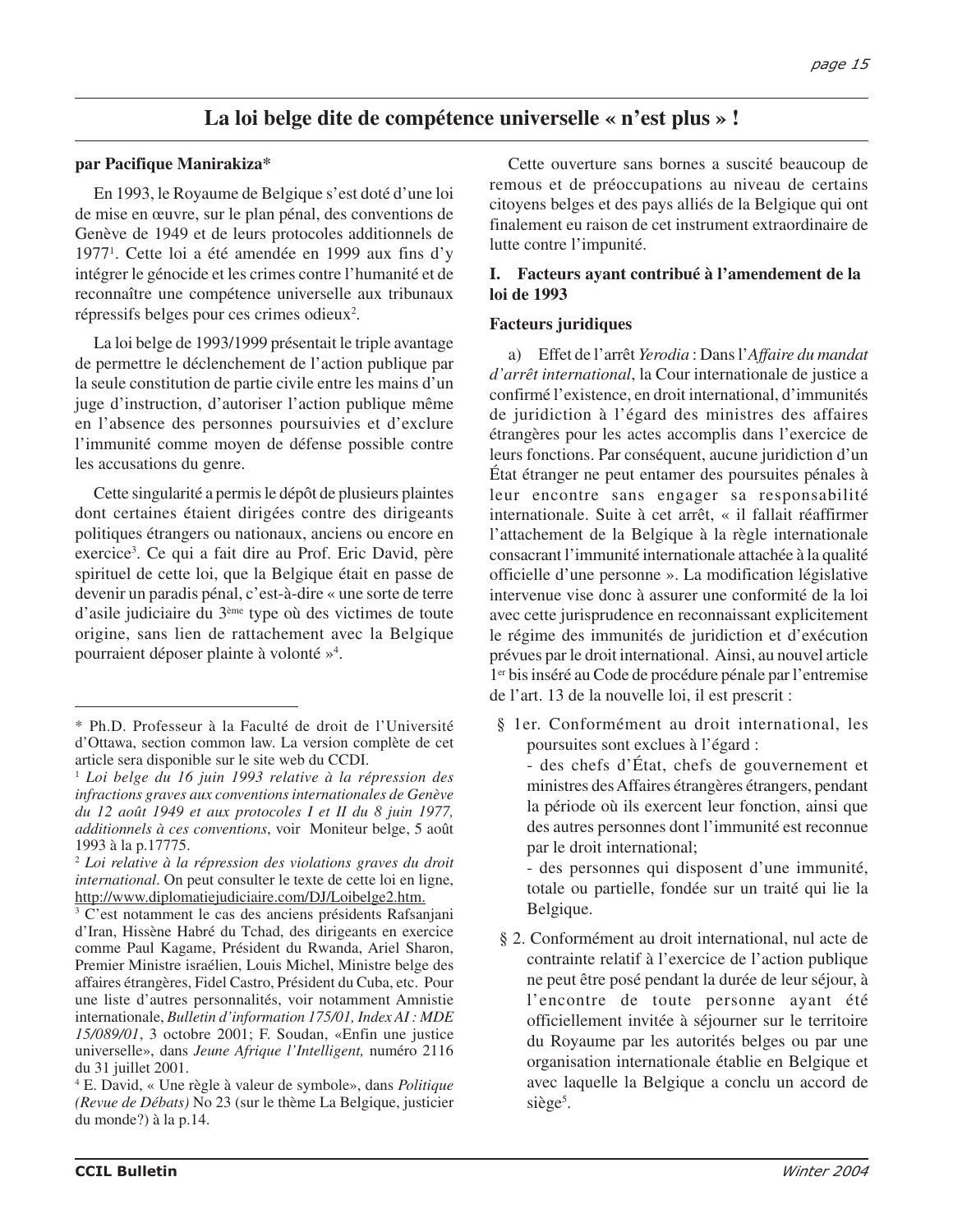b) Création de la Cour pénale internationale (CPI) : La CPI, juridiction internationale permanente compétente pour réprimer les crimes internationaux les plus graves existe depuis le 11 mars 2003. Pour certains députés belges, cette juridiction est la mieux indiquée et la mieux politiquement équipée pour poursuivre et juger les affaires qui ne présentent aucun lien de rattachement solide avec les États. En d'autres termes, la compétence universelle serait mieux exercée par une telle juridiction internationale sinon les États feront inévitablement face aux incidents diplomatiques et politiques. Il était donc opportun de bien organiser « la collaboration entre cette cour et les juridictions belges ».

#### **Facteurs politiques**

a) Menaces de déménagement du siège de l'OTAN et de sanctions économiques : Suite aux plaintes intentées en Belgique contre certaines autorités politiques et militaires des États-Unis, en l'occurrence l'actuel Vice-Président Dick Cheney, l'ancien Président George Bush, l'actuel Secrétaire d'État, Colin Powell, etc., l'administration américaine a fait des pressions sur le gouvernement belge aux fins de classer ces affaires sans suite et d'amender la loi de 1993.

D'abord, les États-Unis ont menacé de transférer le siège de l'OTAN de Bruxelles à une autre capitale européenne au cas où la Belgique n'accéderait pas à ses requêtes. De passage à Bruxelles en juin 2003, le Secrétaire d'État à la défense, M. Rumsfeld s'est interrogé à haute voix à savoir si la Belgique pouvait « continuer à assumer son rôle d'hôte» avec son arsenal législatif de l'époque. La Pologne était apparemment favorite pour héberger l'OTAN, histoire de tourner le dos à la « vieille » Europe. Ensuite, des menaces de sanctions économiques étaient également envisagées à savoir notamment le non financement de la construction du nouveau siège de l'OTAN dans la banlieue de Bruxelles, le déroutage des navires commerciaux américains du Port d'Anvers vers le Port de Rotterdam au Pays Bas, etc.

Bien que le renvoi des dossiers « américains » ait été opéré vers la justice américaine, la crainte de voir ces menaces mises à exécution a conduit la Belgique à amender la loi de 1993/1999. C'est d'ailleurs ce qu'affirme M. Louis Michel, Ministre belge des Affaires étrangères : « Dès lors que le dévoiement de la loi a conduit les Américains à mettre en cause le siège de

l'OTAN à Bruxelles, il devenait impossible de ne pas modifier la loi. Les intérêts de notre pays risquaient d'être gravement préjudiciés »6 .

b) Incidents politiques et diplomatiques : Les plaintes déposées conformément à la loi de 1993/1999 contre des responsables politiques et militaires, anciens ou en encore en activité, ont occasionné un refroidissement au niveau des relations diplomatiques entre la Belgique et certains États comme les États-Unis, l'Israël, la République démocratique du Congo, etc. Rappelons notamment qu'au printemps dernier, Israël a rappelé son ambassadeur accrédité à Bruxelles en guise de protestation de la décision de la Cour de cassation belge du 12 février 2003 qui refusait l'immunité à M. Yaron, un officier coaccusé avec Sharon pour les crimes commis à Sabra et Chatilla, décision qualifiée «de terrorisme judiciaire» ou «d'acte antisémite». D'où la nécessité d'adopter un cadre légal de répression qui s'appuyait sur des critères stricts et qui tenait compte des règles et autres obligations internationales.

#### **Facteurs d'ordre logistique et pragmatique (de politique criminelle)**

Depuis la promulgation de la loi 1993 et son premier amendement de 1999 étendant son régime au génocide et aux crimes contre l'humanité, de nombreuses plaintes ont été déposées devant les juridictions belges par des plaignants venant des quatre coins du globe. Ce qui a entraîné « une utilisation politique manifestement abusive de cette loi ». Ce faisant, le fardeau judiciaire des tribunaux belges devenait très important au point de paralyser tout le système de justice pénale. Se jugeant matériellement et financièrement incapable de devenir policière et justicière du monde, la Belgique a décidé, par le biais de la loi amendée, à limiter les conditions de recevabilité des plaintes, réduisant ainsi extrêmement la portée de la compétence universelle grâce à laquelle une porte était ouverte à toutes les victimes du monde, actuelles ou potentielles.

## **II. Quelques modifications par rapport à l'ancienne législation**

Les facteurs exposés ci-dessus justifient l'ampleur des modifications apportées. Celles-ci touchent la loi tant dans son fond que dans sa forme.

<sup>5</sup> Il convient de signaler que l'ancien art. 5 para.3 de la loi de 1993 tel que modifiée en 1999 prévoyait que « l'immunité attachée à la qualité officielle d'une personne n'empêche pas l'application de la présente loi».

<sup>6</sup> « Compétence universelle : Louis Michel fait amende honorable», Entrevue accordée à *L'investigateur*, 25 juin 2003; voir en ligne : www.investigateur.info/news/articles/ article\_2003\_06\_25\_michel.html, dernière visite : 12 décembre 2003.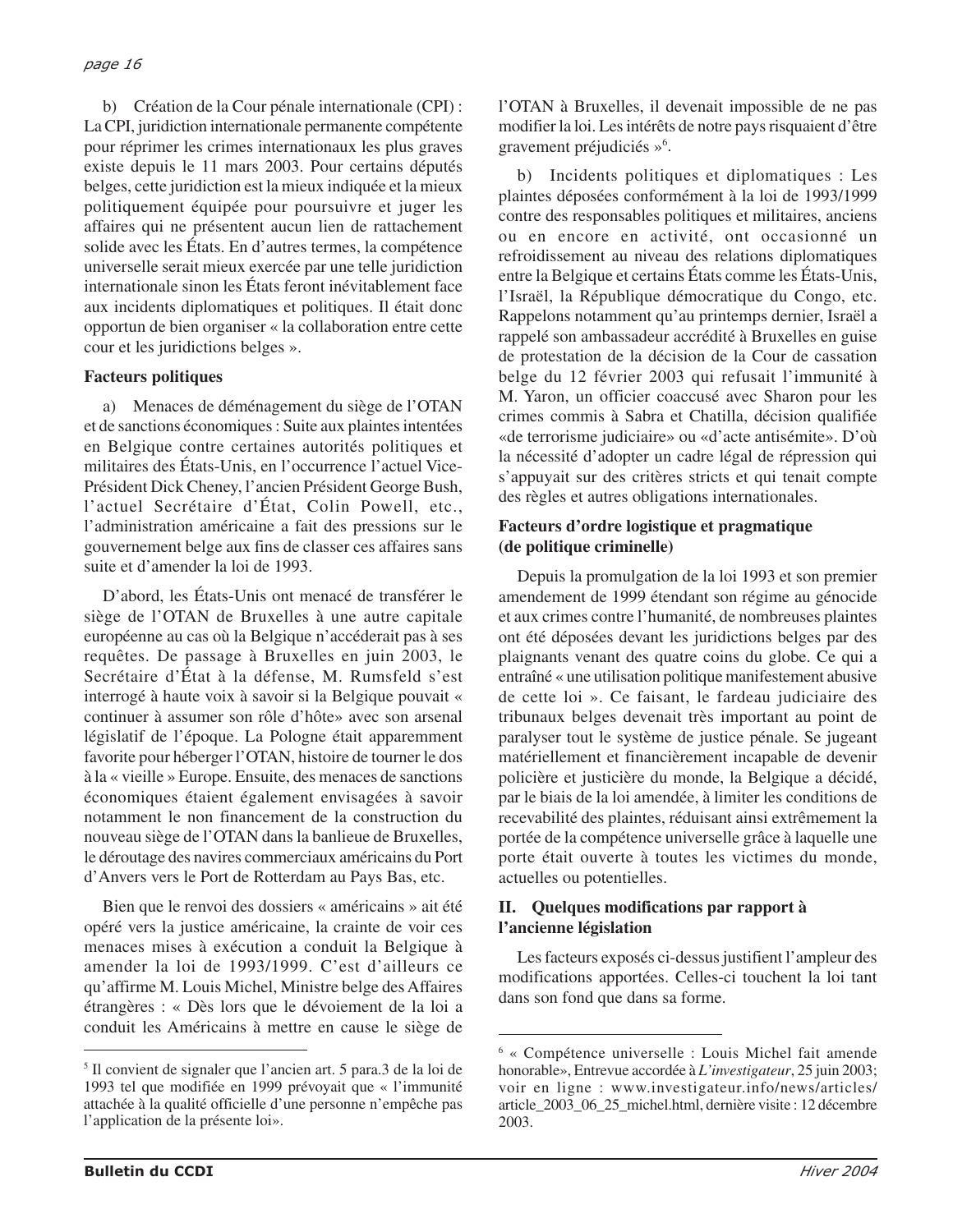#### **Modifications substantielles**

a) Titres de compétence restreints : Les critères de compétence juridictionnelle consacrés par la loi de 1993/ 1999 ont été réduits. La nouvelle loi met de l'emphase sur des critères pouvant justifier une relation claire entre la Belgique et les plaintes introduites : il s'agit des critères traditionnels de la territorialité et de la personnalité active ou passive. S'agissant de ce dernier titre, il est important de remarquer qu'il n'est plus uniquement fondé sur la nationalité belge; il s'étend également aux personnes ayant une résidence principale en Belgique depuis au moins trois ans<sup>7</sup>.

b) Restrictions au niveau des personnes habilitées à intenter des poursuites pour crimes international : Aux termes de l'art. 25 de la Loi du 7 août 2003, le procureur fédéral a une prérogative exclusive et discrétionnaire en matière de déclenchement des poursuites. Sa décision de ne pas poursuivre est sans recours bien qu'elle est censée être fondée sur des critères dont l'appréciation peut être subjective. Ainsi, la possibilité pour les victimes ou d'autres personnes intéressées de se constituer parties civiles et de parer à l'inertie du ministère public en déclenchant directement des poursuites n'est plus de mise alors qu'elle constituait la pièce motrice du système instauré par l'ancien régime.

Les nouveaux pouvoirs du procureur fédéral dont les décisions de classement d'une affaire sont sans recours ont été dernièrement décriés par l'avocat des victimes dans l'affaire Jiang Zemin et al. où le procureur a décidé, le 19 septembre 2003, de classer leur plainte sans suite au motif qu'elle ne respectait pas les conditions de recevabilité exigées par la nouvelle loi. Les plaignants ont alors décidé de saisir la Cour européenne des droits de l'homme.

c) Définitions étendues : Enfin, les crimes prévus par la nouvelle loi ont été redéfinis de façon étendue. Le souci du législateur semble être celui d'assurer la conformité de la nouvelle législation au Statut de la Cour pénale internationale dont elle est en plus censée mettre en œuvre. On peut s'en rendre compte en comparant par exemple les versions antérieure et actuelle des dispositions sur la notion de crimes de guerre.

#### **Modifications formelles**

L'ancien système belge de répression des crimes internationaux était fondé sur une loi spéciale qui instituait un régime spécial de répression parfois dérogatoire du droit commun. La nouvelle loi opère un transfert de ses dispositions dans différentes législations pénales ou connexes du droit commun. La raison avancée à cet effet est qu'il n'est plus nécessaire de prévoir une législation d'exception pour les infractions internationales «étant donné qu'en matière de compétence extraterritoriale, le droit commun connaît déjà les concepts de principes de personnalité active et passive ». De même, ce « déménagement » législatif se justifie par le fait que le régime de droit commun permet un meilleur accès à la justice.

Ainsi, les dispositions du droit de fond sont désormais enchâssées au code pénal sous un titre 1<sup>er</sup> bis du Livre II. Les dispositions d'ordre procédural ont leur demeure soit au code de procédure pénale, soit au code d'instruction criminelle, soit au code judiciaire.

#### **III. Bref commentaire**

La loi belge sur les violations du droit international humanitaire a été un modèle important d'instrument législatif de répression étatique des crimes internationaux. Plusieurs États s'y sont référé pour rédiger leurs propres législations sur les crimes de droit international. Les victimes y ont trouvé un outil juridique solide pour qu'enfin justice leur soit rendue. Néanmoins, son élan vient de subir un sérieux coup de frein.

Les justifications mises en avant appellent un bref commentaire. D'abord, s'agissant de l'existence désormais réelle de la Cour pénale internationale, peuton franchement dire qu'elle justifie l'abandon de la compétence universelle par les États au point que ces derniers se rabattent uniquement aux critères de rattachement traditionnels les plus évidents et les moins contestés sur le plan international comme la territorialité et la personnalité? Nous ne croyons pas que cela ait été l'objectif de ceux qui ont conçu la Cour qui, au demeurant, a une compétence subsidiaire aux juridictions nationales dans ce domaine précis de la lutte contre l'impunité du crime international. La cour n'a pas d'ambition de juger tous les crimes, seulement quelques uns des plus graves et dont les principaux responsables politiques et militaires sont reconnus coupables.

Ainsi, la justice pénale internationale comptera encore pour longtemps sur les cours et tribunaux étatiques pour être visible et produire des résultats palpables. D'où l'importance de voir ces juridictions affirmer leur compétence universelle dans les limites permises par le droit international afin de participer à l'œuvre de justice

humanitaire. 7 Loi du 7 août 2003, *supra* note 5, art. 14, 15 et 29.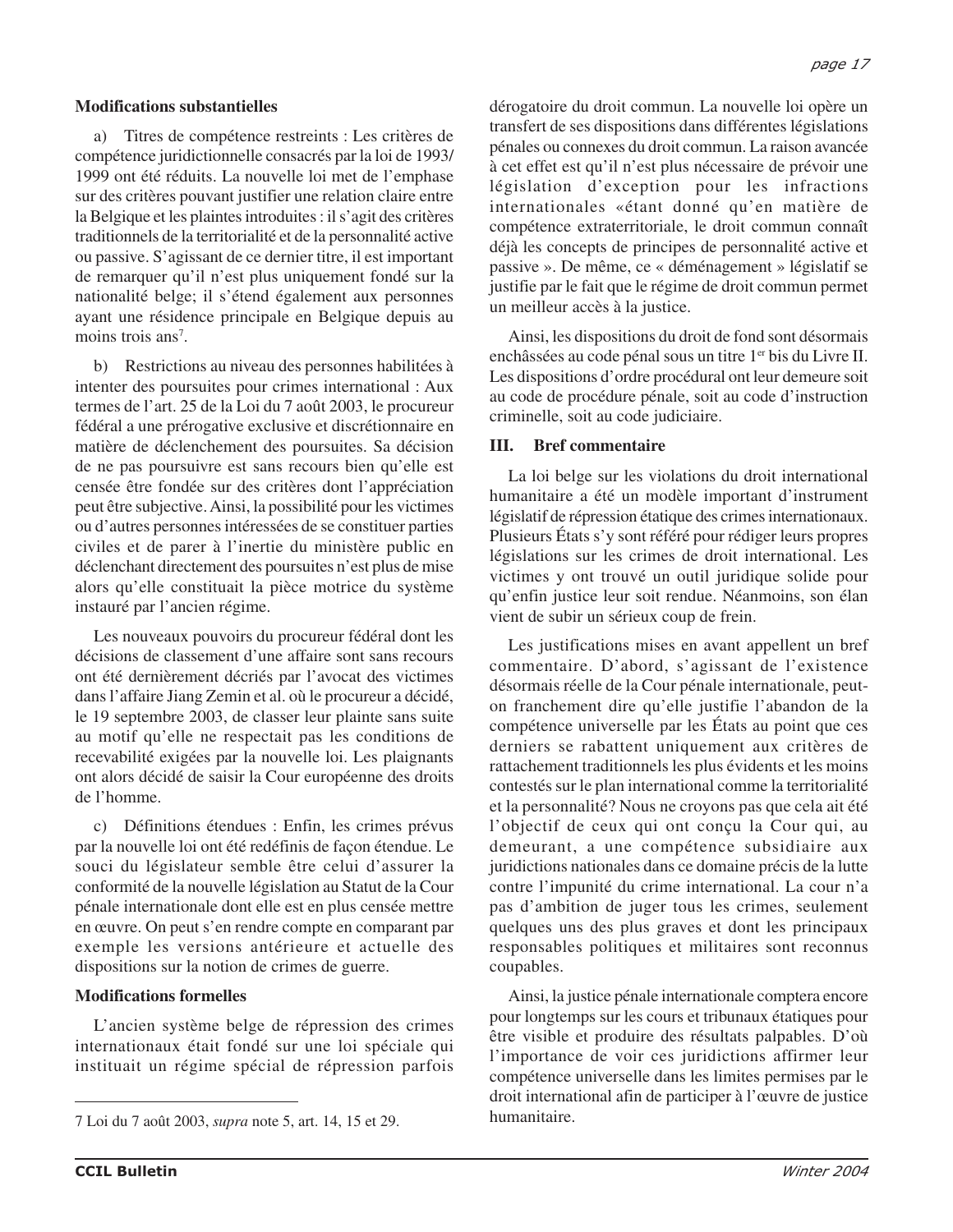Ensuite, en ce qui a trait au risque d'incidents diplomatiques, on ne devrait pas se leurrer; la plupart des plaintes pour crimes internationaux sont toujours susceptibles d'entacher les relations diplomatiques. En effet, que ce soit au Burundi, au Rwanda, au Kosovo, au Cambodge, etc. on se rend compte que les crimes de droit international sont commis sous la couverture des agents de l'État voire même parfois en poursuite d'une politique étatique. Ainsi, les personnes généralement impliquées dans la perpétration de ces crimes se trouvent être soit des personnes qui occupent des postes de hautes responsabilités politique et/ou militaire, soit celles les ayant occupés et qui gardent des liens forts et solides avec les gens au pouvoir dans un État donné. Si un État tiers touche à ces gens-là dans le dessein de les traduire en justice pour crimes internationaux, cette action constitue un affront contre l'État qui les protége et cela entraîne inévitablement des collisions politico-diplomatiques. C'est d'ailleurs cela qui est en partie à la base du phénomène d'impunité actuelle du crime international car les différents États ne veulent se créer des ennuis en attaquant les protégés d'autres régimes. Au bout du compte, ce serait même créer un mauvais précédent pouvant être opposable contre eux en temps opportun!

Cependant, une telle justification consistant dans le risque d'incidents politiques et diplomatiques est insuffisante si elle aboutit à l'inertie des tribunaux internes devant des cas pour lesquels le droit international conventionnel ou coutumier leur donne compétence. Il est donc important d'affirmer vigoureusement la primauté de la règle de droit dans l'arène internationale en ce sens qu'elle est la seule référence ou le seul dénominateur commun acceptable pour la communauté internationale.

En outre, dans le cas de la Belgique, le fait que le procureur soit amené, en vertu de nouvel art. 10, 1bis du titre préliminaire du Code de procédure pénale, à « porter un jugement sur la question de savoir si une juridiction devant laquelle il renvoie l'affaire présente les qualités d'indépendance, d'impartialité et d'équité requises»<sup>8</sup> risque « de poser des problèmes diplomatiques vis-à-vis de certains États puisque tout refus risque d'être interprété comme un jugement qui dénie à la juridiction concernée les qualités requises ».

Enfin, l'exclusion des parties civiles au procès pénal est un coup dur pour les victimes et le système de justice humanitaire. En effet, même dans des États où les fonctions de procureur général et de ministre de la justice ne se confondent pas, le procureur est toujours hiérarchiquement placé sous les ordres du ministre de la justice, membre du gouvernement. En toute hypothèse, le risque d'inaction est grand surtout quand une affaire paraît déboucher à des incidents politico-diplomatiques. On peut alors se demander ce qui adviendra de la justice pénale internationale si les législations étatiques du monde excluent la constitution de parties civiles. Sans nul doute que l'impunité reprendrait son cours. De même, d'autres conséquences sont à redouter : la Cour pénale internationale serait pratiquement la seule instance de répression efficace des crimes internationaux avec tout le risque d'un fardeau judiciaire très lourd au point de dépasser sa capacité; le Conseil de sécurité se verrait encore dans des situations où il doit recourir aux tribunaux *ad hoc* dont la constitution sélective n'est pas moins controversée.

À notre sens, là où le système juridique peut la permettre, la participation des parties civiles dans le déclenchement et le déroulement des poursuites pour crimes internationaux paraît plus indispensable dans ce domaine où l'intérêt de la justice paraît plus pressant qu'ailleurs. ≺

8 *Projet de loi relative aux violations graves du droit international humanitaire, Amendements*, Amendement No 9 de M. Wathelet, Doc51 0103/002, Chambre, 1ère session de la 51ème législature, 24 juillet 2003 à la p.7.

# **2003 CCIL ANNUAL CONFERENCE Report**

Saturday's sessions included *The Indictment of Charles Taylor by the Special Court for Sierra Leone, Recent Proposals for Protecting and Processing Refugees: Good or Bad?* and *The Politics of Implementing Human Rights Law: Case Studies in Guatemala, Yemen, Bosnia and Sudan*. A fourth workshop on International Environment Law entitled *Liability and Corporate Social Responsibility*

*(continued from page 10 - suite de page 10)* brought government and industry representatives together, leading to a engaging exchange on the future of international environmental standards and liability.

> More that 300 participants took part in the 2003 CCIL conference, held at the Fairmont Chateau Laurier. The event showcased a wealth of information and ideas at a time when international law is increasingly multi-facetted and complex. ∢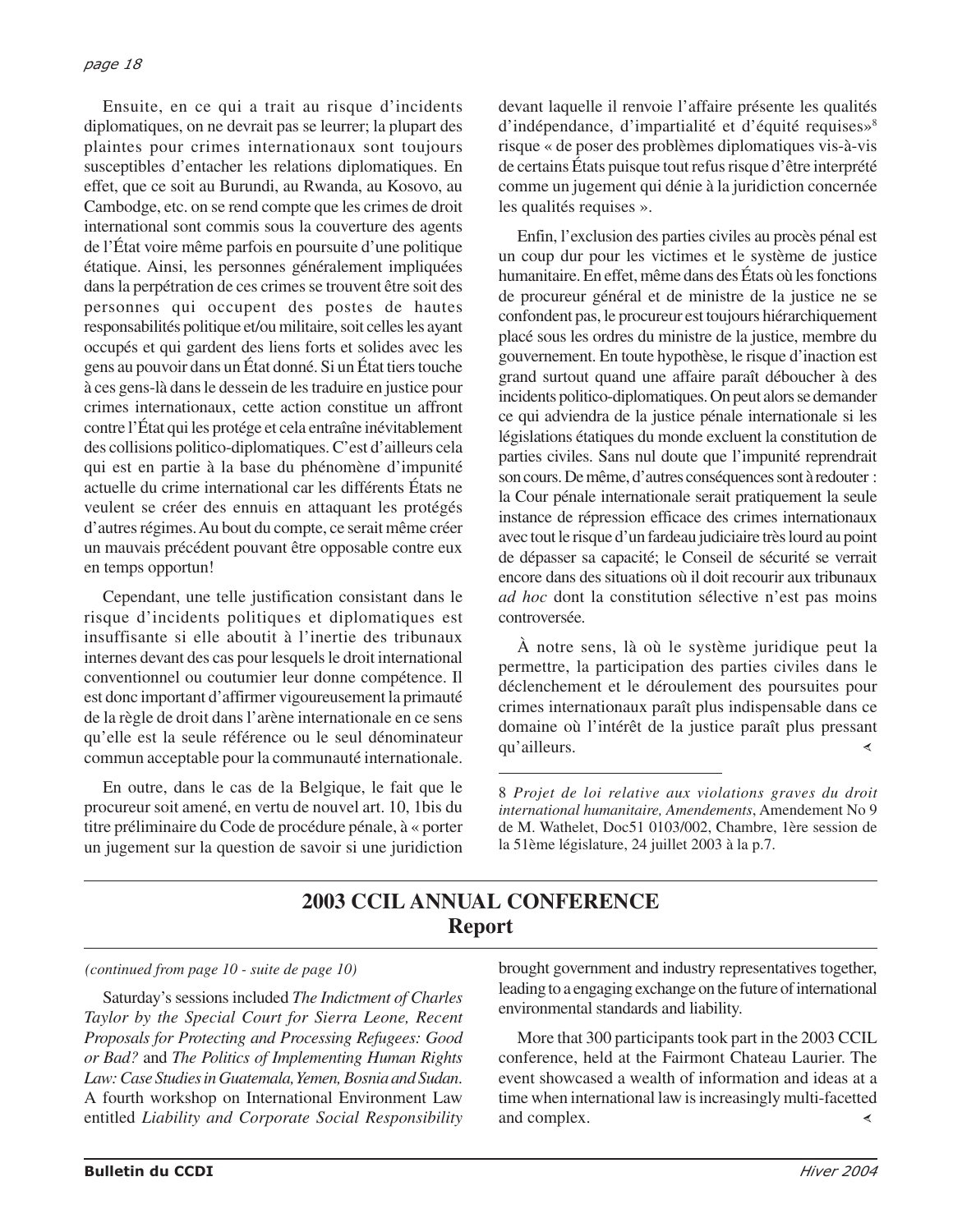# **International Law Does Bind Canadian Courts—A Reply to Stéphane Beaulac**

#### **by Gib Van Ert\***

In the last edition of the Bulletin, Prof. Beaulac considered and rejected the notion that international law binds Canadian courts. Beaulac began by citing authorities for the proposition that international law is not binding. These included the Supreme Court of Canada in *Ordon Estate v. Grail*, <sup>1</sup> an article by Mr Justice LeBel and Gloria Chao,<sup>2</sup> and another article by Karen Knop.<sup>3</sup> He then observed that "strictly speaking, international law does not bind Canada, or any sovereign states", and described international law and domestic law as "distinct and separate" legal systems. He acknowledged that international and domestic law may influence each other. But he insisted that domestic courts only apply international law to the extent that it has in fact become domestic law. "In that sense," he explained, "international law can never 'bind' a sovereign state like Canada, or more accurately, international law can never be 'binding' in or within the domestic legal system because domestic courts have jurisdiction over national law, not international law." Beaulac concluded that the most international law can hope to do is to influence domestic law in a persuasive way, for it cannot bind the courts of sovereign states.

In my view, Beaulac has conflated two separate, though related, questions: the bindingness of international law on the international plane and its domestic reception in the law of Canada.

I do not wish to dwell on the bindingness of international law on the international plane. States themselves treat international law as binding, whatever academic commentators may say.4 Beaulac seems to regard state sovereignty as a ground for rejecting the bindingness of international law. But state sovereignty is itself a rule of international law; it cannot be grounds for denying international law's bindingness.

The more controversial point concerns the bindingness of international law on Canadian courts. Beaulac was right to point to the passage from *Ordon Estate v. Grail*. The majority observed, "Although international law is not binding upon Parliament or the provincial legislatures, a court must presume that legislation is intended to comply with Canada's obligations under international instruments…". To my mind, this dictum is correct but must not be misinterpreted: to say that international law is not binding upon Parliament or the provincial legislatures is not to deny its bindingness on the Canadian state as a whole. Only the Canadian state in the broader sense, and not its various organs, is a subject of international law.<sup>5</sup> So while the court was right to observe that the legislative organs of the Canadian state are not bound by international law, it must not be taken as denying that international law is binding on the Canadian state as a matter of international law, nor that the conduct of these legislative organs is attributable to the Canadian state at international law. Recent judgments of the court have cited *Ordon Estate* as authority for the presumption of conformity rather than for the supposed rule that international law is not binding.<sup>6</sup>

In considering whether international law binds Canadian courts, we must again distinguish two questions. First, does international law purport to bind domestic courts? Second, does Canadian law recognize international law as binding on Canadian courts?

The answer to the first question is somewhat subtle. It is clear that a state may not rely on its domestic law, including its constitutional structure, to excuse itself from performance of international obligations. From the vantage-point of other states to whom treaty or customary obligations are owed, it is a matter of indifference whether Canada's breach derives from its legislative, executive, or judicial branches. Every organ of the state is part of the state for the purpose of determining its responsibility for violations of international law. The authorities for these propositions are numerous and well-known. However, as I observed above in respect of legislatures, international law does not recognize Canadian courts as subjects of international law distinct from the Canadian state. Thus, while Canada will be vicariously liable at international

<sup>\*</sup> Borden Ladner Gervais LLP, Vancouver.

<sup>1</sup> [1998] 3 SCR 437 at para. 137.

<sup>2</sup> L. LeBel and G. Chao, "The Rise of International Law in Canadian Constitutional Litigation: Fugue or Fusion?" (2002) 16 Supreme Ct LR (2nd) 23.

<sup>&</sup>lt;sup>3</sup> K. Knop, "Here and There: International Law in Domestic Courts" (2000) 32 NYU J Intl Law and Policy 501.

<sup>4</sup> Obviously not all international law is binding. A treaty between Canada and Hungary does not bind Japan, but is nonetheless international law. That states sometimes violate international law is not indicative of their view that it does not bind them, for they routinely defend their unlawful acts by insisting they were legal.

<sup>5</sup> See *R. v. Lyons and others* [2002] 3 WLR 1562 (HL) at paras. 40, 105.

<sup>6</sup> See, eg, *Quebec (Commission des droits de la personne et des droits de la jeunesse) v. Maksteel Québec Inc.* 2003 SCC 68 at para. 73 and *Canadian Foundation for Children, Youth and the Law v. Canada (Attorney General)* 2004 SCC 4 at para. 31.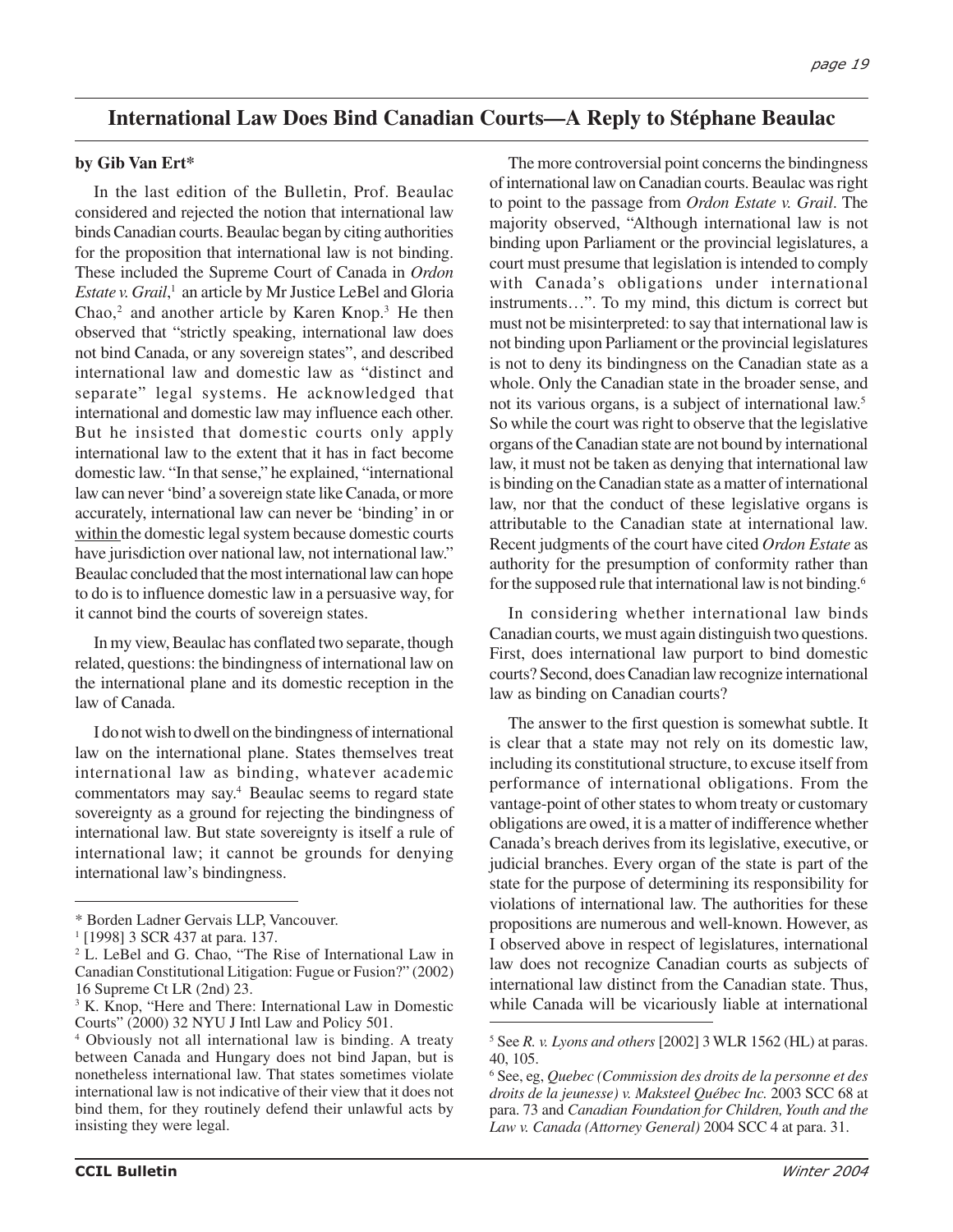#### *page 20*

law for wrongs committed by Canadian courts, the courts themselves are not bound by international law. Only the Canadian state is.

The second question brings us to the heart of the matter. What does Canadian law say about the bindingess of international law in our law?

Canadian reception law distinguishes custom from treaty.7 Customary international law is deemed to form part of the common law. Thus, when a court is satisfied that a given proposition amounts to a rule of customary international law, it will apply that rule as common law. This is the doctrine of incorporation.<sup>8</sup> Incorporation means that customary international law does bind Canadian courts: it binds them at least to the same extent as the common law in general binds them. Beaulac's point may be that it is not in fact international law that binds in such instances; rather, it is the common law. Formally, that is true: the doctrine of incorporation makes customary international law the law of the land and courts apply it as such. But I think it overstates matters to conclude from this that custom is not binding on Canadian courts. Having identified a rule of customary international law, Canadian courts are bound to give effect to it in the common law by means of the incorporation doctrine.

Treaties are different. They are made by the executive and it is a rule of the common law that the Crown cannot make laws outside Parliament. Thus treaties are not in themselves law in Canada. To take direct legal effect here they must be implemented by legislation.<sup>9</sup> In this sense, then, it is correct to say that treaties do not, as a matter of Canadian law, bind Canadian courts.

But the question is more complicated than that. Though treaties have no direct legal effect without implementing legislation, they may have a degree of indirect legal effect by means of the interpretive presumption that legislation is intended to conform with international law.10 Why do

courts apply this presumption? Two reasons arise from the case-law. The first is based on historical legislative intent: courts presume legislation not to violate international law because the legislature itself rarely if ever intends to do so. An example is Lord Escher MR in Colquhoun v. Brooks: "the English parliament cannot be supposed merely by reason of its having used general words to be intending to do that which is against the comity of nations".11 Similarly, Riddell JA observed in the Arrow River case, "The Sovereign will not be considered as enacting anything that will conflict with his plain duty, unless the language employed in the statute is perfectly clear and explicit, admitting of no other interpretation".12 The second reason is somewhat different. Common law courts sometimes characterize the presumption of conformity as a matter of judicial duty. Lord Denning MR described it as "the duty of these courts to construe our legislation so as to be in conformity with international law".13 Similarly, Dickson CJ called it "the duty of the Court" in construing the Act before it to give it "a fair and liberal interpretation with a view to fulfilling Canada's international obligations".14

On either of these reasons, I think it can fairly be said that the courts are bound to interpret Canadian law in conformity with international law. They may feel bound by the legislature's intent, or bound by international law, or both. Indeed, both propositions are true. The courts must give effect to legislative intent. And the courts, if they are to avoid attracting liability to the Canadian state at international law, must take decisions in conformity with it wherever possible. I say "wherever possible" to allow for the fact that Canadian courts' first commitment is to the constitution. If a provision of the written constitution is irremediably inconsistent with international law, and admits of no internationally lawful interpretation, the courts must give effect to it. And if an Act of Parliament

<sup>&</sup>lt;sup>7</sup> I ignore here the reception of general principles of law and subsidiary sources of international law, since no similarly clear reception rules have been elaborated for these sources.

<sup>8</sup> See, eg, *The Ship "North" v. The King* (1906) 37 SCR 385, *Re Foreign Legations* [1943] SCR 209 (notably the reasons of Duff CJ), *Saint John v. Fraser-Brace Overseas* [1958] SCR 263, *Re Regina and Palacios*(1984) 45 OR (2d) 269 (Ont CA), and *Bouzari v. Iran* [2002] OJ No 1624 (HCJ) (QL). See also *Triquet v. Bath* (1764) 3 Burr. 1478, 97 ER 936, *Trendtex Trading v. Bank of Nigeria* [1977] 1 QB 529 (CA), *I Congresso del Partido* [1983] 1 AC 244 (HL), etc.

<sup>9</sup> See, eg, *Attorney General for Canada v. Attorney General for Ontario* [1937] AC 326 (PC) at 347, *Francis v. The Queen* [1956] SCR 618 at 621.

<sup>&</sup>lt;sup>10</sup>The presumption was first enunciated nearly two hundred years ago in Le Louis (1817) 2 Dods. 210, 165 ER 1465. A more recent affirmation is the application of the presumption to construe Criminal Code s. 43 (the so-called spanking defence) in Canadian Foundation, above note ef64260179 \h 6, at para. 31-3. On how to reconcile this indirect legal effect with the rule that the Crown cannot make law, see my discussion in G. van Ert, Using International Law in Canadian Courts (The Hague: Kluwer Law International, 2002) at 214-9.

<sup>11 (1888) 21</sup> QBD 52 at 57-8.

<sup>12</sup> *Arrow River & Tributaries Slide & Boom Co. Ltd. v. Pigeon Timber Co. Ltd.* (1930-1) 66 OLR 577 (Supreme Ct of Ont Appellate Div) at 579.

<sup>13</sup> *Corocraft v. Pan American Airways*[1968] 3 WLR 1273 (CA) at 1281.

<sup>14</sup> *R. v. Zingre* [1981] 2 SCR 392 at 409-10.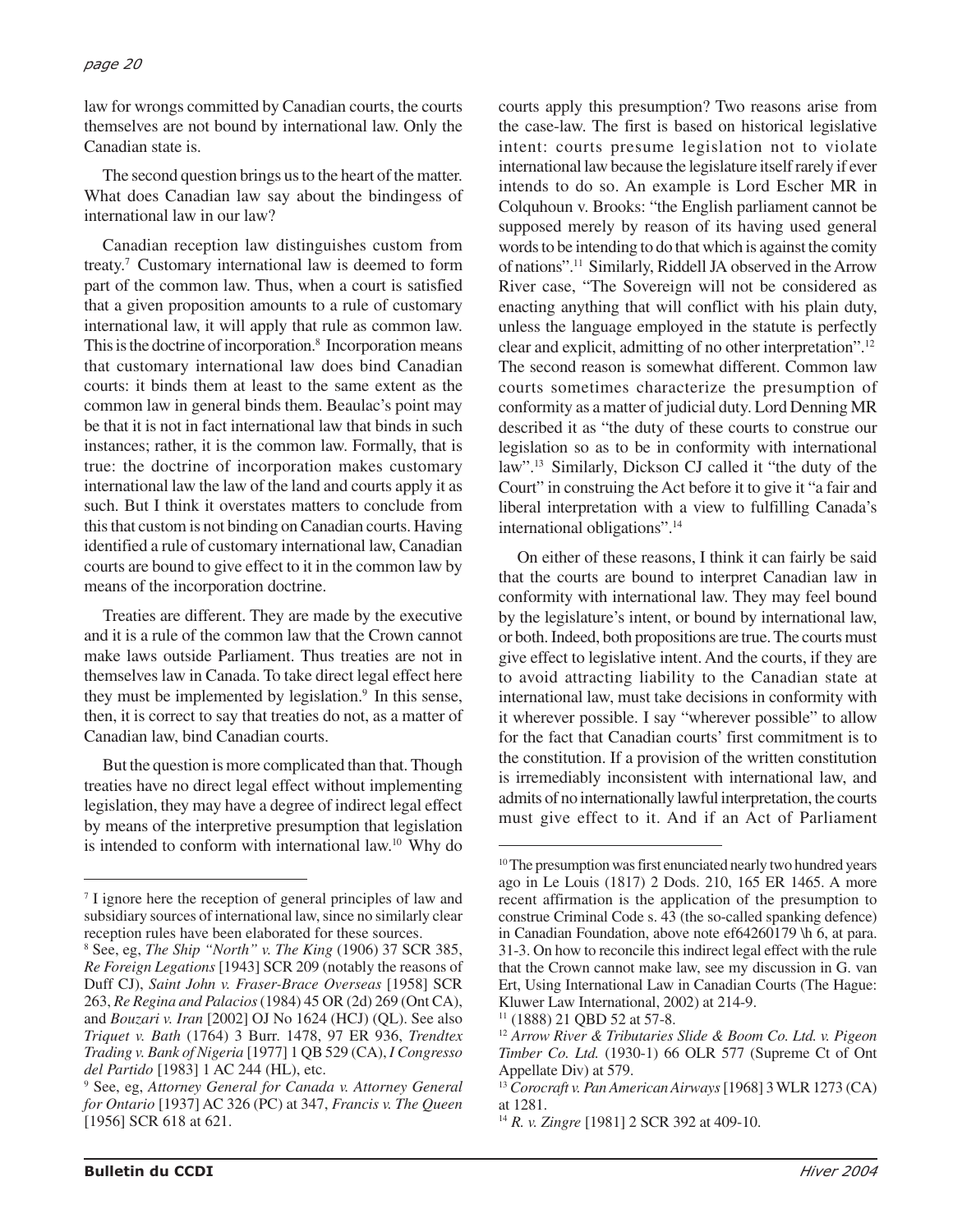intentionally, unambiguously and irresistibly violates international law, the courts will apply it pursuant to the unwritten constitutional doctrine of Parliamentary sovereignty. This does not negate the bindingness of international law, but simply recognizes a hierarchy among binding norms.

It is mistaken, therefore, for Canadian courts to treat binding rules of international law as merely persuasive, as Prof. Beaulac advocated. International law is not to be

# **En Bref In Brief**

#### **CLASSEMENT MONDIAL 2003 DE LA LIBERTÉ DE PRESSE**

Reporters sans frontières a rendu public son index mondial de la liberté de la presse pour l'année 2003. Cette seconde étude reflète le degré de liberté accordé aux journalistes et aux médias de chaque pays et les moyens mis en œuvre par les États pour respecter et faire respecter cette liberté. Pour une deuxième année consécutive, le Canada se place parmi les dix meilleurs pays. L'Asie demeure le continent où les atteintes à la liberté de presse sont les plus remarquables comptant huit des pays les plus mal classés dont la Corée du Nord, dernière de la liste. Cuba, qui compte le plus grand nombre de journalistes emprisonnés occupe l'avant-dernière place. Les États-Unis et Israël sont critiqués pour leur politique répressive en dehors de leur territoire. Le classement de RSF est basé sur les réponses obtenues suite à un questionnaire soumis à des journalistes, des chercheurs, des juristes et des militants des droits de l'homme. Le Classement 2003 est disponible à l'adresse internet suivante : <http://www.rsf.org/article.php3?id\_ article=8240> (par Hong Hanh Vo)

#### **THE DUTCH POSTAL SERVICES ISSUE NEW STAMPS FOR USE BY THE INTERNATIONAL COURT OF JUSTICE**

The President of the International Court of Justice (ICJ), Judge Shi Jiuyong, officially received on 20 January 2004 from Mr. Roy Rempe, Director, Marketing and Communication of the Dutch postal services TPG Post, the first copies of two new stamps exclusively designed for the Court.

The two new stamps cover the most current values for mail within the Netherlands and in the rest of Europe respectively. Both were developed by a Dutch artist, Mr. Roger Willems. The first stamp represents the Peace Palace in The Hague; the other the emblem of the Court. The Court is the only institution in the Netherlands with its own stamps, to which it has exclusive user rights. equated with foreign law, or academic commentary, or any other non-binding or non-legal source. Furthermore, it goes too far to characterize international and Canadian law as completely separate legal systems, and to say that Canadian courts lack jurisdiction over international legal matters. International law is part of Canadian law, and the two legal systems overlap in ever-increasing ways. The saying "International law binds Canadian courts" may be a bit of a generalization, but it is generally right.

*page 21*

Indeed, both new stamps are reserved for use on the official mail of the Court. However, they may be obtained by philatelists in a special book of stamps presentation from TPG Post (www.tpgpost.nl).

#### **WTO CHAIRPERSONS FOR 2004**

The WTO General Council noted on February 11, 2004, the consensus on the following slate of names of chairpersons for WTO bodies :

General Council Amb. Shotaro OSHIMA (Japan) Dispute Settlement Body Amb. Amina MOHAMED (Kenya) Trade Policy Review Body Amb. Puangrat ASAVAPISIT (Thailand) Council for Trade in Goods Amb. Alfredo CHIARADIA (Argentina) Council for Trade in Services Amb. Peter BRNO (Slovak Republic) Council for TRIPS Mr. Joshua LAW (Hong Kong, China) Committee on Trade and Environment Amb. Naéla GABR (Egypt) Committee on Trade and Development Amb. Trevor CLARKE (Barbados) Committee on Balance-of Payments Restrictions Mr. Giulio TONINI (Italy) Committee on Regional Trade Agreements Amb. Ronald SABORÍO SOTO (Costa Rica) Committee on Budget, Finance and Administration Amb. Henrik Rée IVERSEN (Denmark) Working Group on Trade and Transfer of Technology Amb. Jaynarain MEETOO (Mauritius) Working Group on Trade, Debt and Finance Amb. Péter BALÁS (Hungary)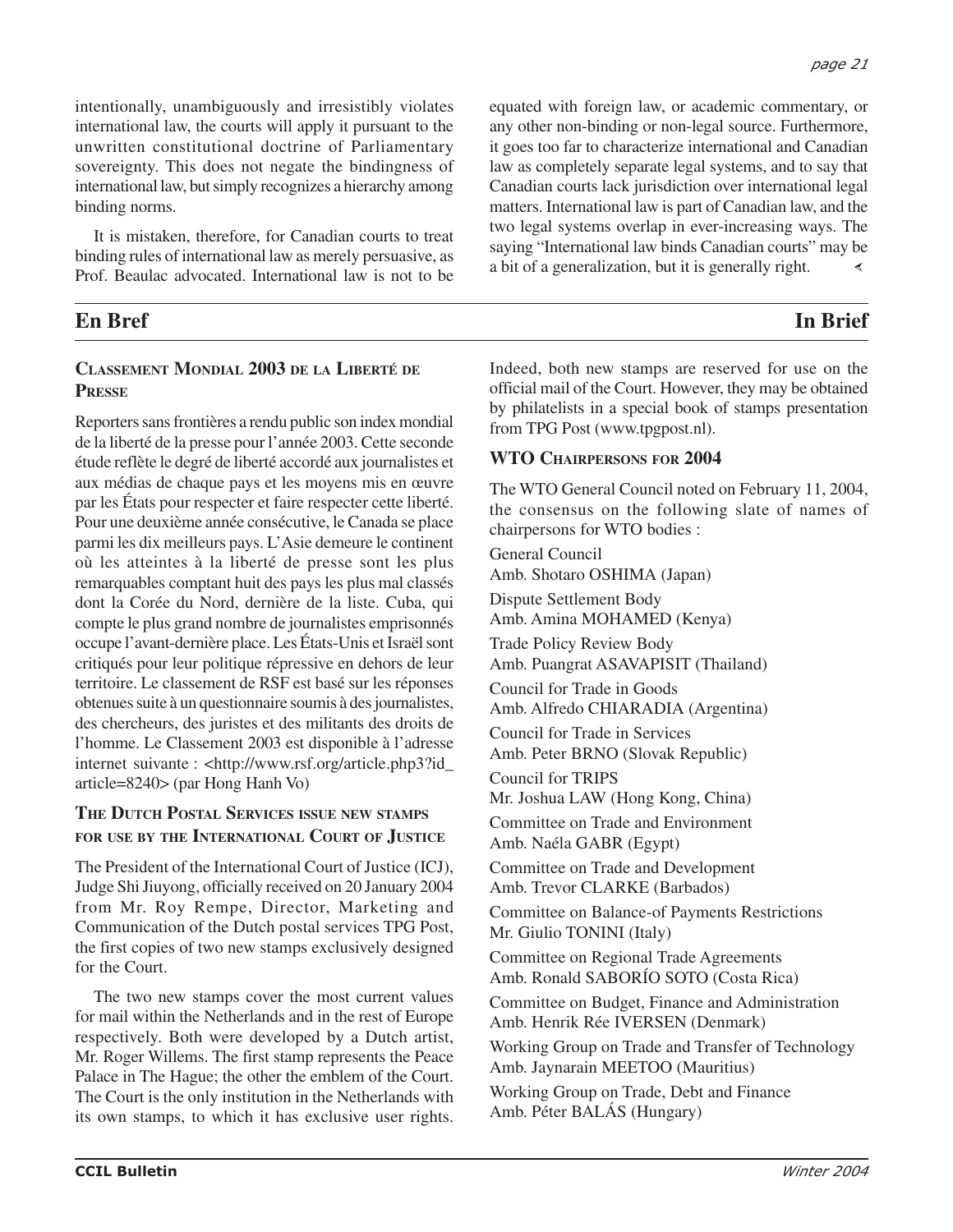# **LIFE AFTER THE SUPREME COURT OF CANADA: The** *Howard* **and** *Mitchell* **Petitions**

#### **by Peter W. Hutchins\* with Aimée Comrie‡**

In 1994, Mr. George Howard, a member of the Mississauga Hiawatha First Nation, was told by the Supreme Court of Canada, to his considerable surprise and that of his people, that through the 1923 Williams Treaties his forebears had knowingly and readily surrendered all of their hunting, fishing, trapping and gathering rights to their traditional territory in southern Ontario, a situation that would be unique in the annals of Crown/First Nation Treaty making from the earliest time to the 21st century and which would have been tantamount to a substantive cultural renunciation and disinheritance by the Aboriginal parties to the treaties.

In 2001, Grand Chief Michael Mitchell of the Mohawks of Akwesasne, after having prevailed in the Federal Court Trial Division and the Federal Court of Appeal saw his claim for an Aboriginal right to bring personal and community goods and goods for small scale trade with certain First Nations across the Canada-U.S. border without paying duties substantially re-characterized by the Supreme Court of Canada and, on that basis, denied.

The international border was demarcated in the  $18<sup>th</sup>$ century across traditional territories of First Nations accompanied by guarantees from the British that it was not intended to interfere with their activities or their rights. The international border runs straight through the Mohawk community of Akwesasne. The territory of the community of Akwesasne lies in part in the Province of Quebec, in part in the Province of Ontario and in part in the State of New York in the United States. The division caused by the presence of the international border affects all residents of Akwesasne on a daily basis and constitutes a profound interference with their ability to live their lives.

In *Mitchell*, the Court in fact confirmed the findings of the lower Courts that trade was «a central, distinguishing feature of the Iroquois in general and the Mohawks in particular.»1 Nevertheless, the majority decision of the Court found that the evidence led at trial concerning the specific trade activities pleaded by Chief Mitchell did not meet the strict evidentiary test announced by the Court in a judgment released only weeks before the trial in *Mitchell*. 2 At the urging of the Crown, two justices, in separate reasons, also found that Chief Mitchell's claim as recharacterized was incompatible with state sovereignty and therefore not justiciable before the Courts of Canada.

In both these cases the Crown had, successfully in the result, argued against claims based on essential components of Mississauga and Mohawk culture, in other words, against the cultural integrity of these peoples. This might seem surprising, even alarming, given the contemporary international, constitutional and policy context.

In 1976 Canada ratified the International Covenant on Civil and Political Rights which affirms at Article 27:

In those States in which ethnic, religious or linguistic minorities exist, persons belonging to such minorities shall not be denied the right, in community with the other members of their group, to enjoy their own culture, to profess and practice their own religion, or to use their own language.<sup>3</sup>

On August 1, 1990, Canada deposited its instruments of ratification of the OAS Charter making Canada subject to the *American Declaration of the Rights and Duties of Man (the American Declaration)*. Article XIII of the *American Declaration* states in part:

Every person has the right to take part in the cultural life of the community, to enjoy the arts, and to participate in the benefits that result from intellectual progress, especially scientific discoveries.4

In 1982 Canada as a nation incorporated into its Constitution what is now section 35 of the *Constitution Act,*

<sup>\*</sup> Peter W. Hutchins is a partner in the firm of Hutchins, Soroka & Grant in Montreal and Vancouver. The author discloses that he was counsel at trial, in the Court of Appeal and in the Supreme Court of Canada in the *Mitchell* proceedings, that he now acts for the First Nations of the Williams Treaties but was not counsel in *Howard* and is counsel in the two international Petitions referred to in this note, the *Howard Petition* and the *Mitchell Petition*. He was also counsel in other cases referred to notably *Reference Re Secession of Quebec, R. v. Sioui and R. v. Vincent.*

<sup>‡</sup> Aimée Comrie completed her B.C.L./ L.L.B. in December 2003 at the Faculty of Law, McGill University and is a student-at-law at the Montreal office of Hutchins, Soroka & Grant.

<sup>1</sup> *R. v. Van der Peet*, [1996] 2 S.C.R. 507.

<sup>2</sup> *Mitchell v. M.N.R.*, [2001] 1 S.C.R. 911, par. 41.

<sup>3</sup> *International Covenant on Civil and Political Rights*, 19 December 1966, 999 U.N.T.S 171, Can. T.S. 1976 No. 47, 6 I.L.M. 368 (entered into force 23 March 1976, accession by Canada 19 May 1976) [*ICCPR*].

<sup>4</sup> *American Declaration of the Rights and Duties of Ma*n, O.A.S. Res. XXX adopted by the Ninth International Conference of American States (1948), reprinted in Basic Documents Pertaining to Human Rights in the Inter-American System, OEA/Ser.L.V/II.82 doc.6 rev.1 at 17 (1992).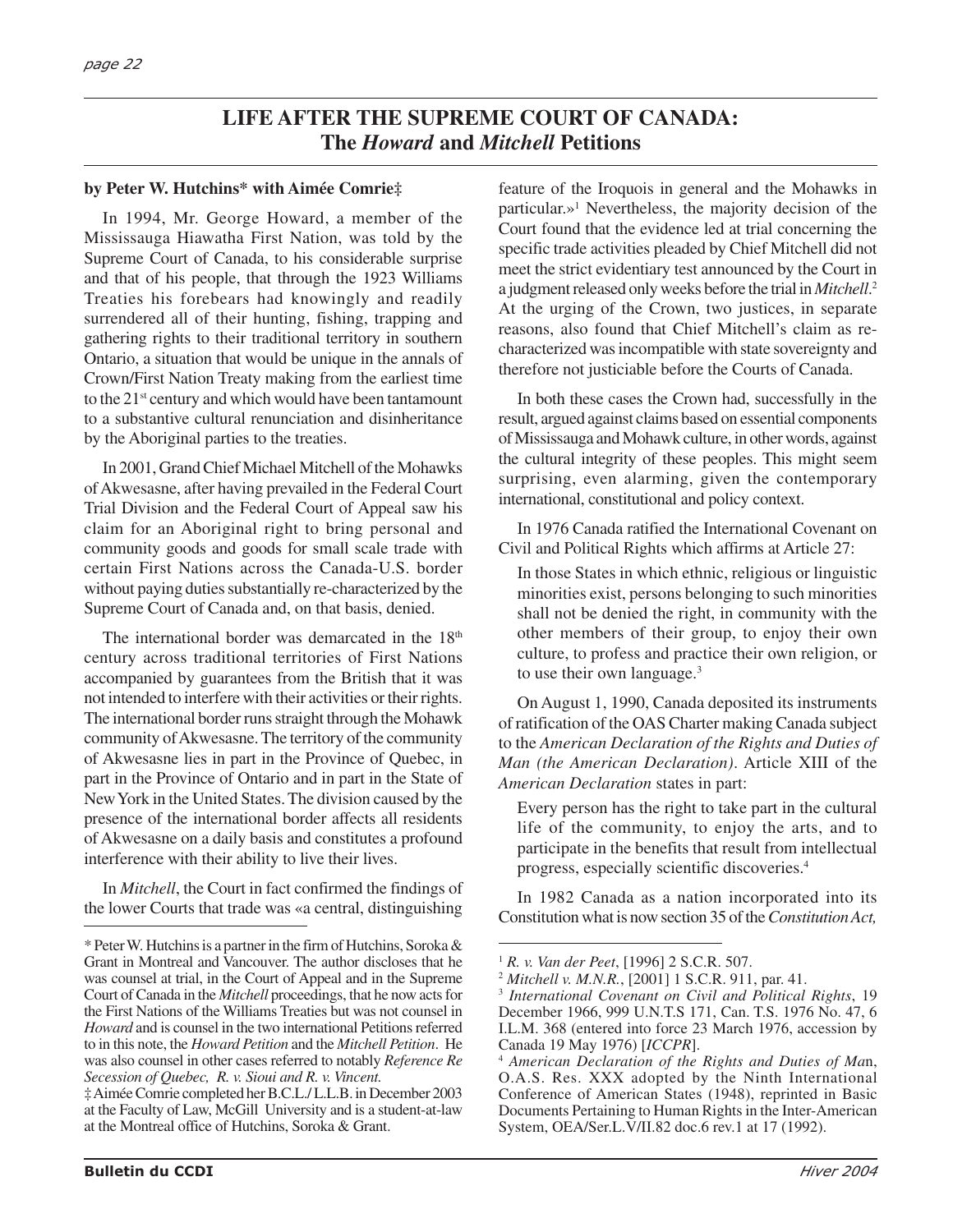*1982*, recognizing and affirming the existing Aboriginal and treaty rights of the Aboriginal peoples of Canada.

In the landmark decision of *R. v. Sparrow,* the Supreme Court of Canada quoted with approval words of Prof. Noël Lyon regarding the effect of section 35 on sovereign claims made by the Crown:

…the context of 1982 is surely enough to tell us that this is not just a codification of the case law on aboriginal rights that had accumulated by 1982. Section 35 calls for a just settlement for aboriginal peoples. It renounces the old rules of the game under which the Crown established courts of law and denied those courts the authority to question sovereign claims made by the Crown.<sup>5</sup>

On January 7, 1998 in response to the Report of the Royal Commission on Aboriginal Peoples, the Government of Canada presented a *Statement of Reconciliation to Aboriginal People* acknowledging Aboriginal nations' fundamental values concerning their relationship to the Creator, the environment and each other and their responsibilities as custodians of the lands, waters and resources of their homelands, acknowledging the cruel impact of cultural superiority resulting in weakening the identity of Aboriginal peoples and formally expressing profound regret for past actions of the federal government in this regard.<sup>6</sup>

The reader would be justified in perceiving a certain incoherence, indeed a dissonance, between Canada's international, constitutional and policy commitments on the one hand and its stance in litigation before the domestic courts as demonstrated in *R. v. Howard and Mitchell v. M.N.R*. Mr. Howard and Chief Mitchell certainly did. They decided to question and challenge this dissonance.

George Howard filed a Petition (the *Howard Petition*) before the United Nations Human Rights Committee in October 1998 claiming violations to Article 27 of the *United Nations International Covenant on Civil and Political Rights*. The Petition alleged that the decision of the Supreme Court of Canada in *Howard* is inconsistent with the provisions of Article 27 of the Covenant and that, in addition, the positions taken by Canada and the Province of Ontario in denying the hunting, fishing, trapping and gathering rights of Mr. George Howard and the other members of the Williams Treaties First Nations are incompatible with those provisions. With respect to Canada's litigation stance, the Petition alleges that Canada failed to respect its obligation to take positive measures of protection by not intervening in support of Mr. George Howard in the *Howard* proceedings to argue for a decision from the courts compatible with Canada's international obligations.

The *Howard Petition* set out for the Committee the consequences of First Nations communities being denied the right to continue conducting traditional harvesting activities individually and in community with each other. The curtailment of these harvesting activities goes well beyond the economic impact on people deprived of access to subsistence resources. There is an impact on the social life of the communities as feasts and ceremonies involving traditional foods become impossible. There is an impact on the health of the community with a very high incidence of diabetes, heart and liver diseases in Hiawatha and in other First Nations as a result of less wild food. And there is an impact on the transmission of culture to other persons and future generations. Harvesting activities are considered part of the education of children. Denying those rights deprives the community of the incidental right to transmit this aspect of its culture. The Supreme Court of Canada has recognized the importance of ensuring the continuity of Aboriginal practices, customs and traditions and the incidental right to teach such practices, customs and traditions to younger generations.7

There is also an interesting constitutional division of powers issue raised by the *Howard Petition*. Canada has taken the position that it cannot negotiate hunting, fishing, trapping and gathering rights with Mr. Howard's people without the participation and consent of the Province of Ontario. Mr. Howard responds that Canada is internationally responsible for any violation by the Government of Ontario of the provisions of Article 27. The refusal by Canada and Ontario to include hunting and fishing rights in their negotiations with Hiawatha and the other First Nations parties to the Williams Treaties of 1923 is incompatible with Canada's obligations under the Articles 27 and  $2(2)$  of the Covenant.<sup>8</sup>

<sup>5</sup> *R. v. Sparrow*, [1990] 1 S.C.R. 1075, p. 1106.

<sup>6</sup> Government of Canada, Statement of Reconciliation, *Learning from the Past*, http://www.ainc-inac.gc.ca/gs/ rec\_e.html.

<sup>7</sup> *R. v. Côté*, [1996] 3 S.C.R. 139, par. 56: «In the aboriginal tradition, societal practices and customs are passed from one generation to the next by means of oral description and actual demonstration. As such, to ensure the continuity of aboriginal practices, customs and traditions, a substantive aboriginal right will normally include the incidental right to teach such a practice, custom and tradition to a younger generation.»

 $\frac{8}{8}$  Subsection 2(2) of the Covenant provides: «Where not already provided for by existing legislative or other measures, each State Party to the present Covenant undertakes to take the necessary steps, in accordance with its constitutional processes and with the provisions of the present Covenant, to adopt such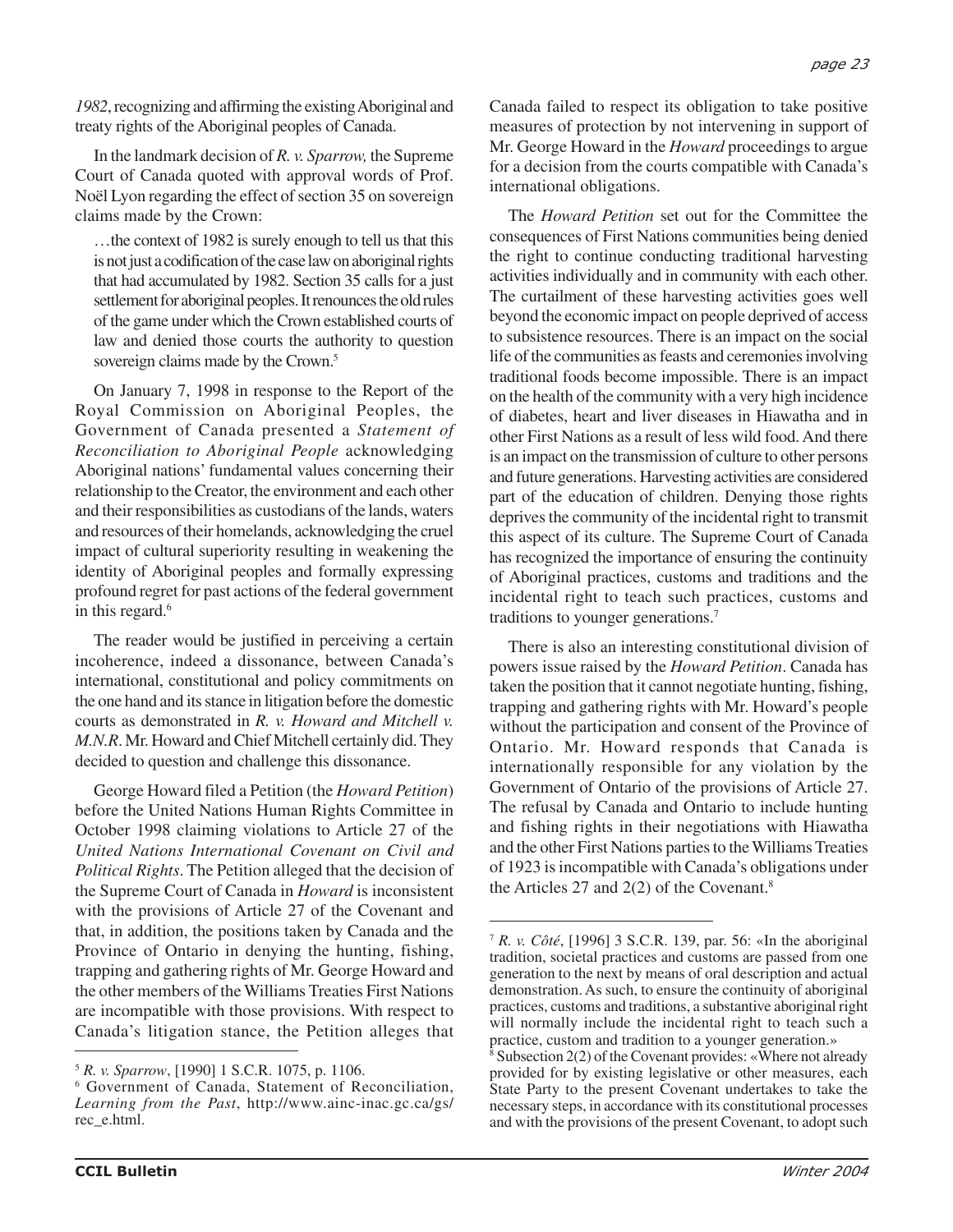#### *page 24*

Invoking section 35 of the *Constitution Act, 1982*, Mr. Howard contends that the suitable remedy would be for the Committee to urge the Government of Canada to take effective steps to recognize and ensure the exercise of constitutionally protected hunting, fishing, trapping and gathering rights through a treaty.

Substantial submissions followed the filing of the initial Petition including three submissions by Canada. On April 1, 2003 the Human Rights Committee rendered its decision on admissibility finding that Mr. Howard's Petition was admissible and should proceed to the merits. It is of not a little interest that the Committee's decision to declare Mr. Howard's Petition admissible is a rare exception in the cases that have been brought to the Committee involving Canada since 1976.<sup>9</sup>

On November 23, 2001, Grand Chief Michael Mitchell submitted a Petition to the Inter-American Commission on Human Rights (the *Mitchell Petition*) alleging that the denial of his rights to bring goods, duty free, across the United States/Canada border dividing the territory of his community, for the purpose of trade with other First Nations is incompatible with the provisions of Article XIII of the *American Declaration of the Rights and Duties of Man*. Subsequently, the Petition has been clarified to focus on the right of the Mohawks to trade, free of duties and taxes, both within Akwesasne Mohawk Territory and from Akwesasne Mohawk Territory with other communities of the Iroquois Confederacy. Central

<sup>9</sup> Of those 107 cases, 8 are currently listed as being at the preadmissible stage, 1 has been declared admissible (presumably Howard), 52 have been declared inadmissible, 27 have been discontinued, and only 19 have proceeded to a determination on the merits. Canada has recently suffered a loss on the merits in the recent case of *Judge v. Canada*. Of these 19 cases which have proceeded to a determination on the merits, Canada has been found in violation in 10. ... For the last three years, Canada has been successful in having all recent cases declared inadmissible on grounds such as the non-exhaustion of domestic remedies, the non-victim status of the complainants, and a failure to substantiate the complaint. Personal communication from Prof. Joanna Harrington, updated to 14 November 2003.

to the *Mitchell Petition* is the issue of the scope of cultural rights under the various international instruments and, in particular, whether economic activities can properly be seen as integral elements of a people's culture.

Chief Mitchell argues that guidance as to the appropriate test for the application of Article XIII may be found by reference to Article 27 of the *International Covenant on Civil and Political Rights* and that it is appropriate for the Commission in a world of overlapping international commitments to apply its powers relative to the *American Declaration* in the manner consonant with Canada's other international human rights obligations. It is important to note that the U.N. Human Rights Committee has taken a broad and flexible interpretation of culture within the scope of Article 27.10

Chief Mitchell also refers the Commission to the emerging international norms on indigenous rights recognizing that indigenous peoples can hold specific rights with cross-border dimensions. An example would be Article 35 of the *UN Draft Declaration on the Rights of Indigenous Peoples*. 11

Similarly, Article XIV(2) of the draft *American Declaration on the Rights of Indigenous Peoples* has recognized that "Indigenous peoples have the right of assembly and to the use of their sacred and ceremonial areas, as well as the right to full contact and common activities with their members living in the territory of neighboring states."12

<sup>12</sup> Recognition of cross-border contact rights, and in some cases, cross-border activity rights, is also found in the following

legislative or other measures as may be necessary to give effect to the rights recognized in the present Covenant.» General Comment 23, adopted by the U.N. Human Rights Committee at its fiftieth session in 1994, makes it clear that in the view of the Committee, which is, after all, the expert body established by states to monitor their implementation of the *International Covenant on Civil and Political Rights*, the exercise of cultural rights «manifests itself in many forms, including a particular way of life associated with the use of land resources, especially in the case of indigenous peoples.» The Committee then gave some examples, noting that: «That right may include such traditional activities as fishing or hunting and the right to live in reserves protected by law.»

<sup>10</sup> See *supra*, note 8. In *Chief Ominayak and the Lubicon Lake Band v. Canada* the Human Rights Committee affirmed that «the rights protected by article 27, include the right of persons, in community with others, to engage in economic and social activities which are part of the culture of the community to which they belong.» The jurisprudence of the Human Rights Committee under Article 27 has also made it clear that an economic activity, such as fishing, hunting and, reindeer herding, may also fall within the rubric of a protected cultural right, where that economic activity is considered an essential element in the culture of the ethnic community. Human Rights Committee, Communication No. 167/1984 (*Ominayak v. Canada*), views adopted 10 May 1990, UN Doc. CCPR/C/ 38/D/167/1984, para. 32.2.

<sup>11</sup> Article 35 of the UN *Draft Declaration on the Rights of Indigenous Peoples*, formulated to represent the emerging norms of international law with respect to the rights of indigenous peoples, recognizes that «Indigenous peoples, in particular those divided by international borders, have the right to maintain and develop contacts, relations and cooperation, including activities for spiritual, cultural, political, economic and social purposes, with other peoples across borders» and further provides that «States shall take effective measures to ensure the exercise and implementation of this right.»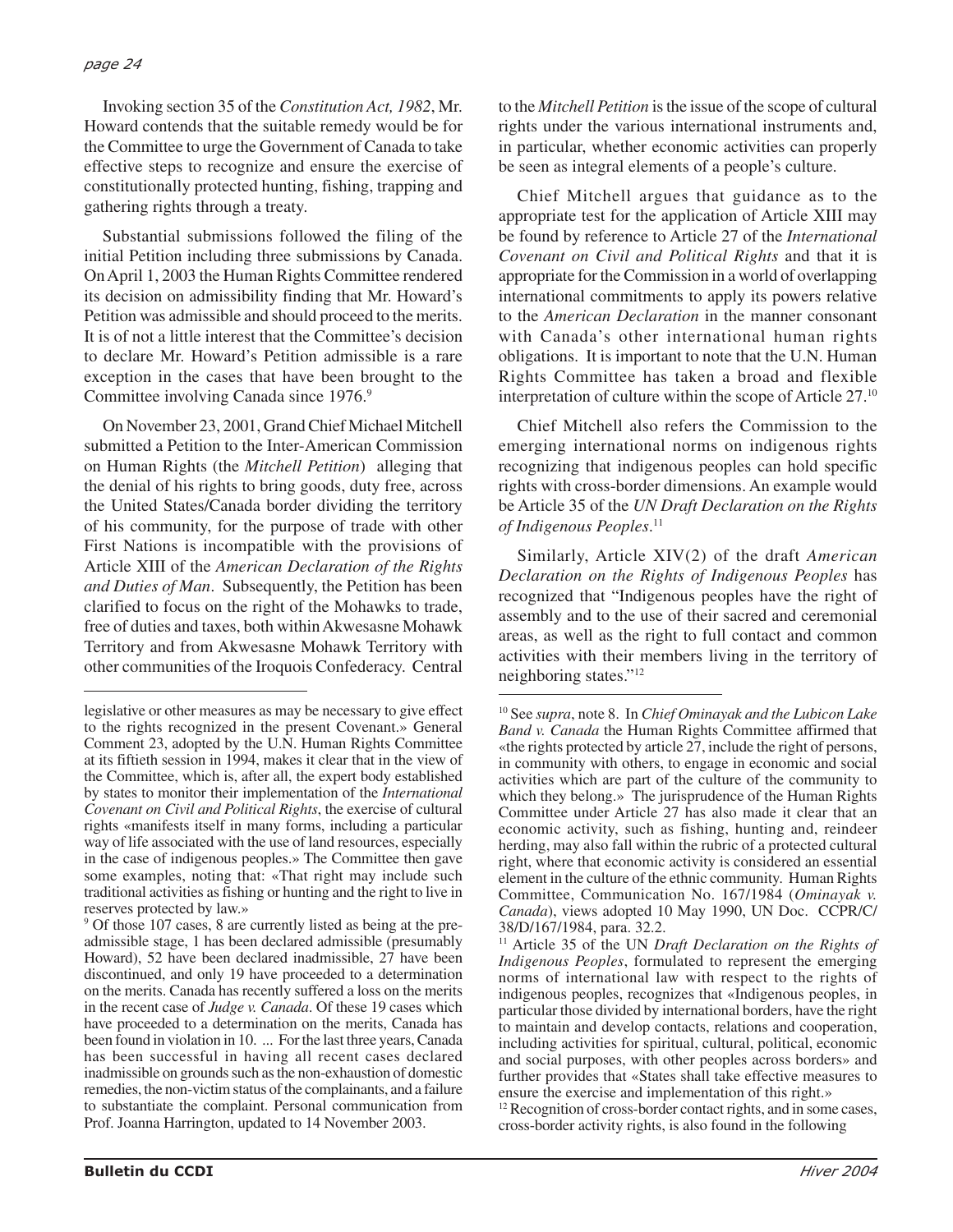The very interesting aspect of the *Mitchell Petition* is that it raises the issue of the effect of certain early treaties between colonial powers that stipulated rights or benefits for Indigenous populations. At trial and in the Federal Court of Appeal, Chief Mitchell had invoked the Treaty of Utrecht of 1713, the Jay Treaty of 1794 and the Treaty of Ghent of 1814.13 The *Mitchell Petition* contends that these colonial era treaties and the obligations they set out continue to exist at international law. Moreover, the Treaty of Utrecht was a treaty of peace and as such is self-executing. Even though there are no Indigenous nations who are parties signatory to these treaties, they contain *stipulations pour autrui* which provide context for his claims and for the colonial powers' recognition of the well-foundedness of these claims.

Canadian Courts have consistently maintained that the Jay Treaty is an international treaty not incorporated into Canadian domestic law.14 Nevertheless, I would submit that Canadian courts have not adequately taken into account the roles of international law regarding *stipulations pour autrui* nor have they analyzed the legal value of such stipulations in favour of Aboriginal peoples

in international treaties that date back to the colonial era. They appear to believe that they are impeded from doing so because they are limited to applying and interpreting Canadian law and consequently, cannot decide what the legal value of the provisions of Article III of the Jay Treaty is under the rules of international law, or whether Canada, as the Successor State to Great Britain, is still bound by these promises under international law. But surely the Supreme Court's endorsement of Prof. Lyon in *Sparrow* referred to earlier suggests a more creative approach to the role of section 35 in liberating the courts.

Finally, as a remedy, Chief Mitchell requests that, pursuant to Article 41 of its Rules of Procedure, the Commission initiate its friendly settlement procedure with a view to implementing the promises made under the Jay Treaty and otherwise ensuring the Mohawks of Akwesasne the exercise of their right, under international law, to bring goods across the international border dividing their territory for the purpose of trade with other First Nations communities, part of the Iroquois Confederacy.

After exchange of Submissions between the parties, the Inter-American Commission on Human Rights has issued its Report on Admissibility finding Grand Chief Mitchell's Petition admissible pursuant to Article 37 of its Rules of procedure.<sup>15</sup> The Commission indicated a particular interest in a further examination of the content of the «right to culture».16

Finally, the Commission placed itself at the disposal of the parties with a view toward reaching a friendly settlement of the matter. As in the case of the *Howard Petition*, the decision by the Inter-American Commission on Human Rights to accept Chief Mitchell's Petition as admissible represents a rather unique development in the early stages of Canada's involvement in the human rights system of the OAS. Chief Mitchell's Petition is only the third Petition originating from Canada to be judged admissible by the Commission and is the first Petition relating to Aboriginal peoples originating from Canada to be found admissible.

In my view, the positive decisions of these international bodies indicate that international human rights bodies are prepared to consider seriously complaints by Canadian Aboriginal peoples regarding their treatment by the Crown and to generally scrutinize the relationship

international instruments which reflect the emerging international standards that must guide state conduct towards indigenous peoples: Article 32 of the *International Labour Organization (ILO) Convention No. 169 on Indigenous and Tribal Peoples*, adopted 27 June 1989 and in force as of 5 September 1991, not yet ratified by Canada ... Article 2(5) of the *Declaration on the Rights of Persons belonging to National or Ethnic, Religious and Linguistic Minorities*, adopted by the UN General Assembly on 18 December 1992 by way of Resolution 47/135 ... Article 17(1) of the (European) *Framework Convention for the Protection of National Minorities*, ETS No. 157, adopted 1 February 1995, in force 1 February 1998.

<sup>&</sup>lt;sup>13</sup> Under the Treaty of Peace and Friendship signed at Utrecht (1713), Great Britain and France guaranteed «the Five Nations or Cantons of *Indians*, subject to the Dominion of Great Britain, and other First Nations who were their allies «the full Liberty of going and coming on account of Trade» without «any Molestation or Hinderance». Article III of the Jay Treaty of 1794, between the United States and Great Britain guarantees the rights of the «Indians dwelling on either side of the said boundary Line freely to pass and repass by Land, or Inland Navigation, into the respective territories of the Two Parties on the Continent of America ... and freely to carry on trade and commerce with each other.» It further provides that «No Duty of Entry shall be levied by either party on Peltries brought by Land or Inland Navigation into the said Territories respectively, nor shall the Indians passing and repassing with their own proper Goods and Effects of whatever nature, pay for the same any Impost or Duty whatever. But goods in Bales, or other large Packages unusual among Indians shall not be considered as goods belonging bona fide to Indians.»

<sup>14</sup> *Mitchell v. M.N.R*., [1999] 1 F.C.375; *R. v. Vincent*, [1993] 2 C.N.L.R. 165; *Francis v. Canada*, [1956] S.C.R. 618.

<sup>15</sup> Inter-American Commission on Human Rights, Report No. 74/03 Admissibility Petition P790/01 Canada, par. 38. The *Mitchell* decision on admissibility can be obtained online at: http://www.cidh.oas.org.

<sup>&</sup>lt;sup>16</sup> See paragraph 38 of the Report on Admissibility.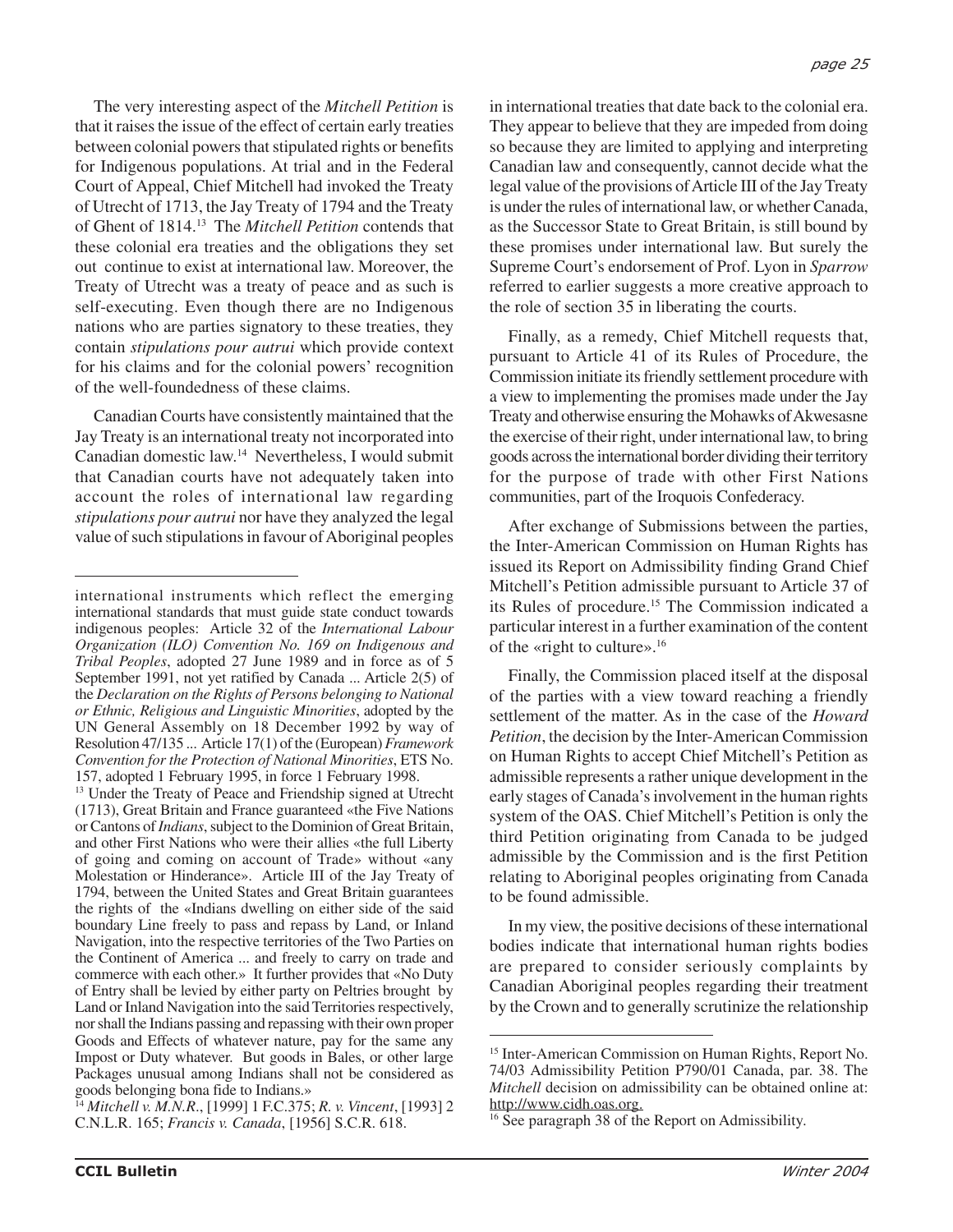#### *page 26*

between the Crown and Aboriginal peoples. This is as it should be. The British Imperial Crown's relationship with Indigenous peoples had at its origin the Law of Nations. The Crown in Right of Canada inherited that constitutional history. Canada's first Constitution, the British North America Act of 1867, reflected this fact by vesting responsibility and jurisdiction over Indigenous peoples in the central government and Parliament. Throughout its history and continuing to this day, Canada has concluded nation-to-nation and peoples-to-peoples treaties with the Aboriginal peoples of Canada.<sup>17</sup>

As the Supreme Court of Canada has affirmed on a number of occasions, in 1982 a promise was extended to the Aboriginal peoples of Canada through section 35 of the *Constitution Act, 1982* - a promise involving continued unique status, constitutionally entrenched rights, fiduciary duties owed by the Crown and positive duties to protect Aboriginal peoples and their societies, economies and rights. In *Reference Re Secession of Quebec* the Court observed:

Consistent with this long tradition of respect for minorities, which is at least as old as Canada itself, the framers of the *Constitution Act, 1982* included in s. 35 explicit protection for existing aboriginal and treaty rights, and in s. 25, a non-derogation clause in favour of the rights of aboriginal peoples. The «promise» of s. 35, as it was termed in *R. v. Sparrow*, [1990] 1 S.C.R. 1075, at p. 1083, recognized not only the ancient occupation of land by aboriginal peoples, but their contribution to the building of Canada, and the special commitments made to them by successive governments. The protection of these rights, so recently and arduously achieved, whether looked at in their own right or as part of the larger concern with minorities, reflects an important underlying constitutional value.<sup>18</sup>

It is interesting that these words were penned in a matter involving the dramatic convergence of Canadian history and constitutional law on the one hand and international law on the other - the question as to whether a province of Canada may unilaterally secede from the federation. The Court's reference to the contribution of the Aboriginal peoples of Canada to the building of this country is especially poignant given that it was considering arguments related to the country's dismantling. It is also encouraging to hear from individual justices of the Supreme Court, present and past, as to the use made by the Court of key international human rights instruments. Justice Lebel writing in the Supreme Court Law Review had this to say:

With the enactment of the *Constitution Act, 1982*, the number of cases making use of international public law instruments increased dramatically. Writing on this development in the jurisprudence of the Court, Mr. Justice Gérard La Forest reported that, between 1984- 1996, the Court made use of key international human rights instruments in fifty cases in interpreting the *Canadian Charter of Rights and Freedoms*. Since then, that number has doubled. La Forest J. thus explained the necessity of taking into account the applicable international law in *Charter* cases:

The protection of human rights is not a uniquely Canadian concept and just as the drafters of the *Charter* drew on the experience and successes of the international human rights movement, so too would it be necessary for the Canadian courts to look abroad.<sup>19</sup>

It is my contention that over and above the wise words of Justices Lebel and LaForest section 35 itself should be seen as the entry point between Canadian domestic law and the emerging international law on human rights generally and Indigenous peoples in particular. It should be considered as reflecting and projecting outwards the principles applicable to Canada's conduct in international fora, standard setting or adjudicative. It should also be considered the casement through which relevant international standards, values and principles illuminate and burnish the domestic relationship between the Crown and the Aboriginal peoples of Canada.20

But that must be for another time and another place.  $\prec$ 

<sup>17</sup> See for example Lamer J. in *R. v. Sioui*, [1990] 1 S.C.R. 1025: «I consider that, instead, we can conclude from the historical documents that both Great Britain and France felt that the Indian nations had sufficient independence and played a large enough role in North America for it to be good policy to maintain relations with them very close to those maintained between sovereign nations.» For modern era treaties see for example: *Campbell v. British Columbia* (Attorney General), [2000] 4 C.N.L.R. 1.

<sup>18</sup> *Reference Re Secession of Quebec*, [1998] 2 S.C.R. 217, par. 82.

<sup>&</sup>lt;sup>19</sup> The Supreme Court Law Review, Second Series, Volume 16, 2002 at pp. 45-46. There are less encouraging voices, see Prof. Joanna Harrington, « International Human Rights Law in Canada's Courts: The Ahani Case» (2003) 29:2 *Canadian Council on International Law Bulletin 7-8* and also «Punting Terrorists, Assassins and Other Undesirables: Canada, the Human Rights Committee and Requests for Interim Measures of Protection» (2003) 48 *McGill Law Journal* 55-87.

<sup>20</sup> See for example L'Heureux-Dubé in *Baker v. Canada (Minister of Citizenship and Immigration* [1999] 2 S.C.R. 817 at paragraph 70: «…the values reflected in international human rights law may help inform the contextual approach to statutory interpretation and judicial review.»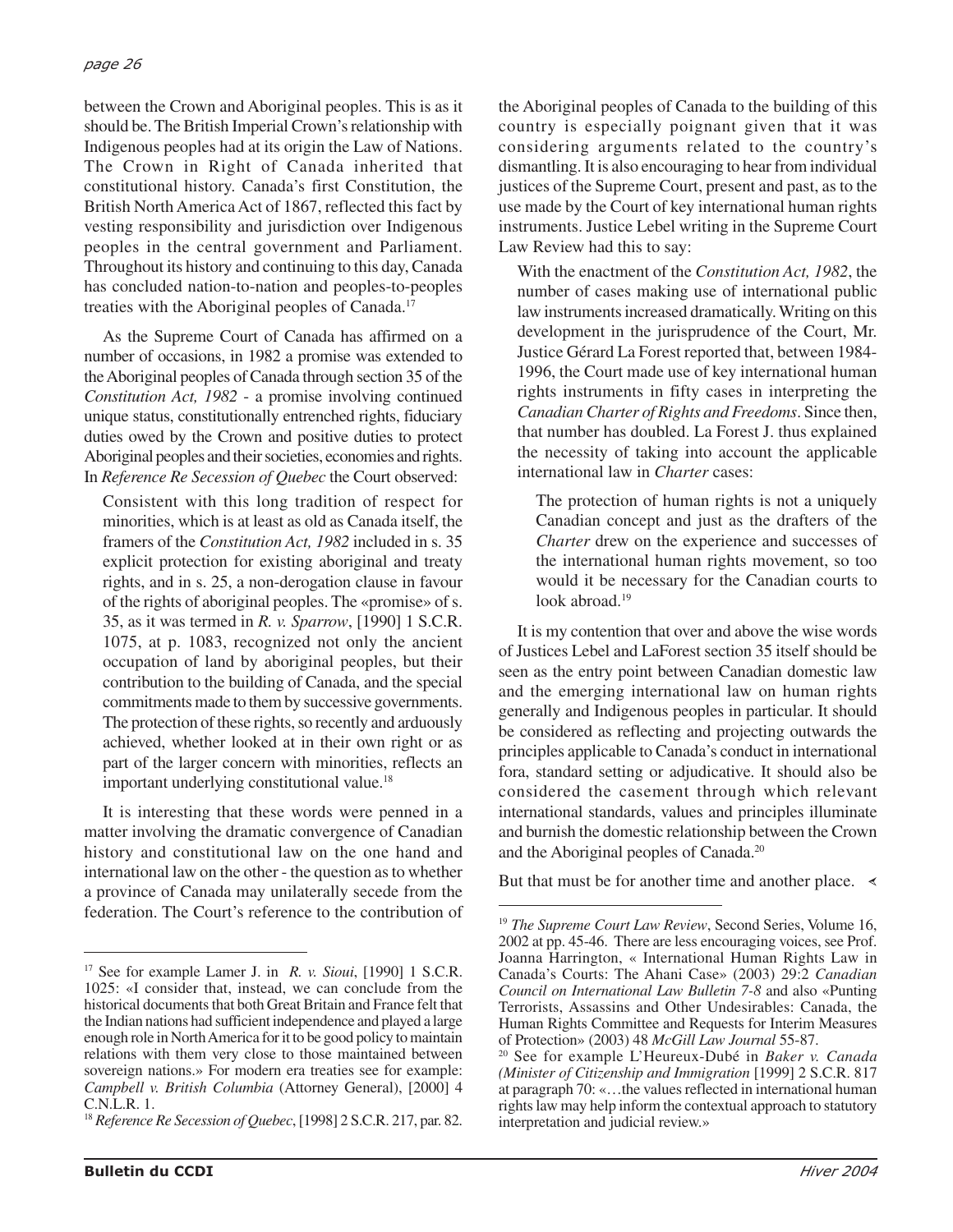# **BOARD OF DIRECTORS / CONSEIL D'ADMINISTRATION - 2003/2004**

#### **EXECUTIVE COMMITTEE MEMBERS / MEMBRES DU COMITÉ EXÉCUTIF**

|                                                                                                                          |                                                                                                                                                                                                                                                               | <b>Officers / Officiers</b>                                                                       |                                                                                                                       |
|--------------------------------------------------------------------------------------------------------------------------|---------------------------------------------------------------------------------------------------------------------------------------------------------------------------------------------------------------------------------------------------------------|---------------------------------------------------------------------------------------------------|-----------------------------------------------------------------------------------------------------------------------|
| President/Président<br>Treasurer/Trésorier<br>Secretary/Secrétaire                                                       | Vice-President/Vice-présidente<br>Vice-President/Vice-président<br>Vice-President/Vice-président                                                                                                                                                              | John H. Currie (2004)<br>Johanne Levasseur (2005)<br>Bruce Stockfish (2004)<br>Anne Daniel (2004) | Yves Le Bouthillier (2004)<br>Campion Carruthers (2004)                                                               |
|                                                                                                                          | Members at Large / Membres sans fonctions déterminées                                                                                                                                                                                                         |                                                                                                   |                                                                                                                       |
| Hugh Adsett (2005)<br>Ritu Banerjee (2004)<br>Isabelle Daoust (2005)<br>Mark Jewett (2005)<br>Edward G. Lee, Q.C. (2004) | Céline Lévesque (2004)<br>Robert McDougall (2005)<br>John McManus (2005)<br>Vello Mijal (2004)                                                                                                                                                                |                                                                                                   | Clifford Sosnow (2004)<br>Irit Weiser (2005)<br>Timothy Wilson (2004)<br>Cissé Yacouba (2004)                         |
|                                                                                                                          |                                                                                                                                                                                                                                                               | Ex Officio                                                                                        |                                                                                                                       |
| Honorary Solicitor/Avocat honoraire                                                                                      | Immediate Past President/Président sortant<br>Legal Advisor, DFAIT/Jurisconsulte, MAECI<br>Senior General Counsel/Avocat principal général<br>Société québécoise de droit international (président)<br>OTHER MEMBERS OF THE BOARD / AUTRES MEMBRES DU CONSEIL |                                                                                                   | Stephen Toope<br>Collen Swords<br>Justice Oonagh Fitzgerald<br>René Provost<br>Donald Dow                             |
|                                                                                                                          |                                                                                                                                                                                                                                                               |                                                                                                   |                                                                                                                       |
| Stéphane Beaulac (2005)<br>Jutta Brunnée (2005)<br>Chi Carmody (2004)<br>Kim Carter (2004)<br>Maurice Copithorne (2005)  | Armand de Mestral (2004)<br>H. Scott Fairley (2004)<br>Donald J. Fleming (2005)<br>Elaine Hughes (2004)<br>Hugh Kindred (2005)<br>Karen Knop (2005)                                                                                                           |                                                                                                   | Suzanne Lalonde (2005)<br>Don McRae (2004)<br>Ted McDorman (2004)<br>Karin Mickelson (2005)<br>William Schabas (2004) |
|                                                                                                                          | <b>HONORARY MEMBERS / MEMBRES HONORAIRES</b>                                                                                                                                                                                                                  |                                                                                                   |                                                                                                                       |
|                                                                                                                          | <b>Honorary President / Président honoraire</b>                                                                                                                                                                                                               | Ronald St. J. Macdonald                                                                           |                                                                                                                       |
| Charles B. Bourne<br>William C. Graham                                                                                   | <b>Honorary Life Members / Membres honoraries</b>                                                                                                                                                                                                             | Ronald St. J. Macdonald                                                                           | Donat Pharand<br>Edward G. Lee, Q.C.                                                                                  |
|                                                                                                                          | <b>Past Honorary Members / Anciens members honoraries</b>                                                                                                                                                                                                     |                                                                                                   |                                                                                                                       |

| <b>Past Honorary Members / Anciens members honoraries</b> |               |                          |  |  |  |  |
|-----------------------------------------------------------|---------------|--------------------------|--|--|--|--|
| Richard Baxter                                            | Maxwell Cohen | <b>Gerald Fitzgerald</b> |  |  |  |  |
| Wolfgang Friedman                                         |               | John Humphrey            |  |  |  |  |

 $\overline{a}$